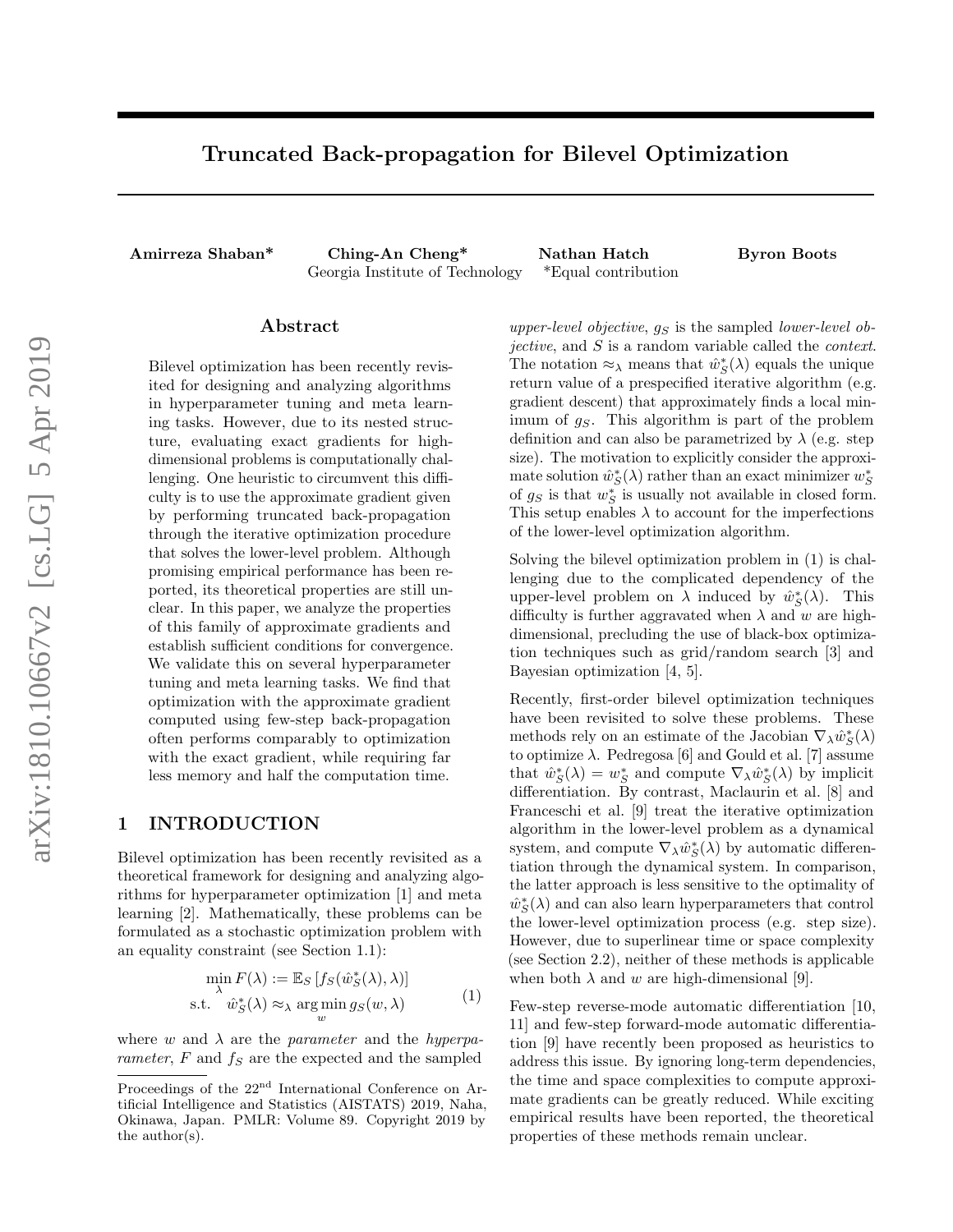In this paper, we study the theoretical properties of these truncated back-propagation approaches. We show that, when the lower-level problem is locally strongly convex around  $\hat{w}_S^*(\lambda)$ , on-average convergence to an  $\epsilon$ -approximate stationary point is guaranteed by  $O(\log 1/\epsilon)$ -step truncated back-propagation. We also identify additional problem structures for which asymptotic convergence to an exact stationary point is guaranteed. Empirically, we verify the utility of this strategy for hyperparameter optimization and meta learning tasks. We find that, compared to optimization with full back-propagation, optimization with truncated back-propagation usually shows competitive performance while requiring half as much computation time and significantly less memory.

#### 1.1 Applications

Hyperparameter Optimization The goal of hyperparameter optimization [12, 13] is to find hyperparameters  $\lambda$  for an optimization problem P such that the approximate solution  $\hat{w}^*(\lambda)$  of P has low cost  $c(\hat{w}^*(\lambda))$ for some cost function c. In general,  $\lambda$  can parametrize both the objective of  $P$  and the algorithm used to solve P. This setup is a special case of the bilevel optimization problem (1) where the upper-level objective c does not depend directly on  $\lambda$ . In contrast to meta learning (discussed below), c can be deterministic [9]. See Section 4.2 for examples.

Many low-dimensional problems, such as choosing the learning rate and regularization constant for training neural networks, can be effectively solved with grid search. However, problems with thousands of hyperparameters are increasingly common, for which gradientbased methods are more appropriate [8, 14].

Meta Learning Another important application of bilevel optimization, meta learning (or learning-tolearn) uses statistical learning to optimize an algorithm  $\mathcal{A}_{\lambda}$  over a distribution of tasks  $\mathcal{T}$  and contexts  $S$ :

$$
\min_{\lambda} \mathbb{E}_{\mathcal{T}} \mathbb{E}_{S|\mathcal{T}} \left[ c_{\mathcal{T}}(\mathcal{A}_{\lambda}(S)) \right]. \tag{2}
$$

It treats  $A_{\lambda}$  as a parametric function, with hyperparameter  $\lambda$ , that takes task-specific context information S as input and outputs a decision  $A_{\lambda}(S)$ . The goal of meta learning is to optimize the algorithm's performance  $c_{\mathcal{T}}$  (e.g. the generalization error) across tasks  $\mathcal T$  through empirical observations. This general setup subsumes multiple problems commonly encountered in the machine learning literature, such as multi-task learning [15, 16] and few-shot learning [17, 18, 19].

Bilevel optimization emerges from meta learning when the algorithm computes  $A_{\lambda}(S)$  by internally solving a lower-level minimization problem with variable w. The motivation to use this class of algorithms is that

the lower-level problem can be designed so that, even for tasks  $\mathcal T$  distant from the training set,  $\mathcal A_\lambda$  falls back upon a sensible optimization-based approach [20, 11]. By contrast, treating  $A_{\lambda}$  as a general function approximator relies on the availability of a large amount of meta training data [21, 22].

In other words, the decision is  $\mathcal{A}_{\lambda}(S) = (\hat{w}_S^*(\lambda), \lambda)$ where  $\hat{w}_S^*(\lambda)$  is an approximate minimizer of some function  $g_S(w, \lambda)$ . Therefore, we can identify

$$
\mathbb{E}_{\mathcal{T}|S} \left[ c_{\mathcal{T}}(\hat{w}_S^*(\lambda), \lambda) \right] =: f_S(\hat{w}_S^*(\lambda), \lambda) \tag{3}
$$

and write (2) as  $(1)$ .<sup>1</sup> Compared with  $\lambda$ , the lowerlevel variable  $w$  is usually task-specific and fine-tuned based on the given context S. For example, in few-shot learning, a warm start initialization or regularization function  $(\lambda)$  can be learned through meta learning, so that a task-specific network  $(w)$  can be quickly trained using regularized empirical risk minimization with few examples S. See Section 4.3 for an example.

# 2 BILEVEL OPTIMIZATION

# 2.1 Setup

Let  $\lambda \in \mathbb{R}^N$  and  $w \in \mathbb{R}^M$ . We consider solving (1) with first-order methods that sample  $S$  (like stochastic gradient descent) and focus on the problem of computing the gradients for a given S. Therefore, we will simplify the notation below by omitting the dependency of variables and functions on S and  $\lambda$  (e.g. we write  $\hat{w}_S^*(\lambda)$  as  $\hat{w}^*$  and  $g_S$  as g). We use  $d_x$  to denote the total derivative with respect to a variable x, and  $\nabla_x$ to denote the partial derivative, with the convention that  $\nabla_{\lambda} f \in \mathbb{R}^N$  and  $\nabla_{\lambda} \hat{w}^* \in \mathbb{R}^{N \times M}$ .

To optimize  $\lambda$ , stochastic first-order methods use estimates of the gradient  $d_{\lambda}f = \nabla_{\lambda}f + \nabla_{\lambda}\hat{w}^*\nabla_{\hat{w}^*}f$ . Here we assume that both  $\nabla_{\lambda} f \in \mathbb{R}^{N}$  and  $\nabla_{\hat{w}^*} f \in \mathbb{R}^{M}$ are available through a stochastic first-order oracle, and focus on the problem of computing the matrixvector product  $\nabla_{\lambda} \hat{w}^* \nabla_{\hat{w}^*} f$  when both  $\lambda$  and w are high-dimensional.

### 2.2 Computing the hypergradient

Like [8, 9], we treat the iterative optimization algorithm that solves the lower-level problem as a dynamical system. Given an initial condition  $w_0 = \Xi_0(\lambda)$  at  $t = 0$ , the update rule can be written  $as<sup>2</sup>$ 

$$
w_{t+1} = \Xi_{t+1}(w_t, \lambda), \qquad \hat{w}^* = w_T \tag{4}
$$

<sup>&</sup>lt;sup>1</sup>We have replaced  $\mathbb{E}_{\mathcal{T}} \mathbb{E}_{S|\mathcal{T}}$  with  $\mathbb{E}_{S} \mathbb{E}_{\mathcal{T}|S}$ , which is valid since both describe the expectation over the joint distribution. The algorithm  $A_{\lambda}$  only perceives S, not T.

<sup>&</sup>lt;sup>2</sup>For notational simplicity, we consider the case where  $w_t$  is the state of (4); our derivation can be easily generalized to include other internal states, e.g. momentum.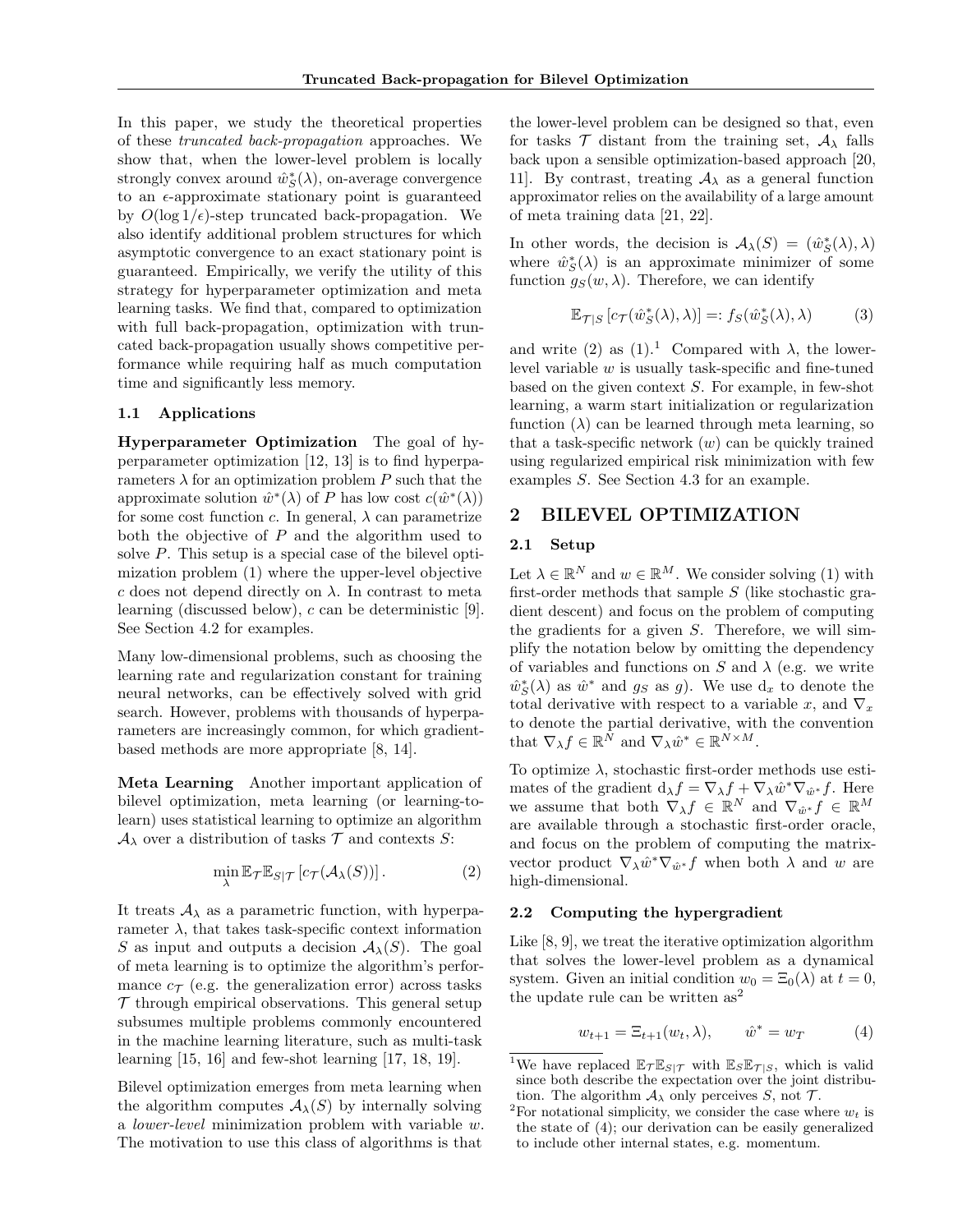Table 1: Comparison of the additional time and space to compute  $d_{\lambda} f = \nabla_{\lambda} f + \nabla_{\lambda} \hat{w}^* \nabla_{\hat{w}^*} f$ , where  $\lambda \in \mathbb{R}^N$ ,  $w \in \mathbb{R}^M$ , and  $c = c(M, N)$  is the time complexity to compute the transition function  $\Xi$ . <sup>†</sup>Checkpointing doubles the constant in time complexity, compared with other approaches.

| <b>METHOD</b>                       | <b>TIME</b>                | <b>SPACE</b>            | <b>EXACT</b> |
|-------------------------------------|----------------------------|-------------------------|--------------|
| <b>FMD</b>                          | O(cNT)                     | O(MN)                   |              |
| R.MD<br><b>CHECKPOINTING</b>        | O(cT)<br>$O(cT^{\dagger})$ | O(MT)<br>$O(M\sqrt{T})$ |              |
| EVERY $\sqrt{T}$ STEPS <sup>†</sup> |                            |                         |              |
| $K$ -RMD                            | O(cK)                      | O(MK)                   |              |

in which  $\Xi_t$  defines the transition and and T is the number iterations performed. For example, in gradient descent,  $\Xi_{t+1}(w_t, \lambda) = w_t - \gamma_t(\lambda) \nabla_w g(w_t, \lambda)$ , where  $\gamma_t(\lambda)$  is the step size.

By unrolling the iterative update scheme (4) as a computational graph, we can view  $\hat{w}^*$  as a function of  $\lambda$  and compute the required derivative  $d_{\lambda}f$  [23]. Specifically, it can be shown by the chain rule<sup>3</sup>

$$
d_{\lambda}f = \nabla_{\lambda}f + \sum_{t=0}^{T} B_t A_{t+1} \cdots A_T \nabla_{\hat{w}^*} f \qquad (5)
$$

where  $A_{t+1} = \nabla_{w_t} \Xi_{t+1}(w_t, \lambda), B_{t+1} = \nabla_{\lambda} \Xi_{t+1}(w_t, \lambda)$ for  $t \geq 0$ , and  $B_0 = d_\lambda \Xi_0(\lambda)$ .

The computation of (5) can be implemented either in reverse mode or forward mode [9]. Reverse-mode differentiation (RMD) computes (5) by back-propagation:

$$
\alpha_T = \nabla_{\hat{w}^*} f, \quad h_T = \nabla_{\lambda} f,
$$
  
\n
$$
h_{t-1} = h_t + B_t \alpha_t, \quad \alpha_{t-1} = A_t \alpha_t
$$
 (6)

and finally  $d_{\lambda} f = h_{-1}$ . Forward-mode differentiation (FMD) computes (5) by forward propagation:

$$
Z_0 = B_0, \quad Z_{t+1} = Z_t A_{t+1} + B_{t+1},
$$
  
\n
$$
d_{\lambda} f = Z_T \nabla_{\hat{w}^*} f + \nabla_{\lambda} f
$$
\n(7)

The choice between RMD and FMD is a trade-off based on the size of  $w \in \mathbb{R}^M$  and  $\lambda \in \mathbb{R}^N$  (see Table 1 for a comparison). For example, one drawback of RMD is that all the intermediate variables  $\{w_t \in \mathbb{R}^M\}_{t=1}^T$ need to be stored in memory in order to compute  $A_t$ and  $B_t$  in the backward pass. Therefore, RMD is only applicable when  $MT$  is small, as in [20]. Checkpointing [24] can reduce this to  $M\sqrt{T}$ , but it *doubles* the computation time. Complementary to RMD, FMD propagates the matrix  $Z_t \in \mathbb{R}^{M \times N}$  in line with the forward evaluation of the dynamical system (4), and does not require any additional memory to save the intermediate variables. However, propagating the matrix  $\mathbb{Z}_t$  instead of vectors requires memory of size  $MN$  and is N-times slower compared with RMD.

# 3 TRUNCATED BACK-PROPAGATION

In this paper, we investigate approximating (5) with partial sums, which was previously proposed as a heuristic for bilevel optimization  $(10)$  Eq. 3,  $[11]$  Eq. 2). Formally, we perform  $K$ -step truncated back-propagation  $(K-RMD)$  and use the intermediate variable  $h_{T-K}$  to construct an approximate gradient:

$$
h_{T-K} = \nabla_{\lambda} f + \sum_{t=T-K+1}^{T} B_t A_{t+1} \cdots A_T \nabla_{\hat{w}^*} f
$$
 (8)

This approach requires storing only the last  $K$  iterates  $w_t$ , and it also saves computation time. Note that  $K$ -RMD can be combined with checkpointing for further savings, although we do not investigate this.

### 3.1 General properties

We first establish some intuitions about why using K-RMD to optimize  $\lambda$  is reasonable. While building up an approximate gradient by truncating back-propagation in general optimization problems can lead to large bias, the bilevel optimization problem in (1) has some nice structure. Here we show that if the lower-level objective g is locally strongly convex around  $\hat{w}^*$ , then the bias of  $h_{T-K}$  can be exponentially small in K. That is, choosing a small  $K$  would suffice to give a good gradient approximation in finite precision. The proof is given in Appendix A.

**Proposition 3.1.** Assume g is  $\beta$ -smooth, twice differentiable, and locally  $\alpha$ -strongly convex in w around  $\{w_{T-K-1}, \ldots, w_T\}$ . Let  $\Xi_{t+1}(w_t, \lambda) = w_t$  $\gamma \nabla_w g(w_t, \lambda)$ . For  $\gamma \leq \frac{1}{\beta}$ , it holds

$$
||h_{T-K} - \mathbf{d}_{\lambda}f|| \le 2^{T-K+1}(1-\gamma\alpha)^K ||\nabla_{\hat{w}^*}f||M_B \quad (9)
$$

where  $M_B = \max_{t \in \{0, ..., T-K\}} \|B_t\|$ . In particular, if g is globally  $\alpha$ -strongly convex, then

$$
||h_{T-K} - \mathbf{d}\lambda f|| \le \frac{(1-\gamma\alpha)^K}{\gamma\alpha} ||\nabla_{\hat{w}^*} f|| M_B. \tag{10}
$$

Note  $0 \leq (1 - \gamma \alpha) < 1$  since  $\gamma \leq \frac{1}{\beta} \leq \frac{1}{\alpha}$ . Therefore, Proposition 3.1 says that if  $\hat{w}^*$  converges to the neighborhood of a strict local minimum of the lower-level optimization, then the bias of using the approximate gradient of  $K$ -RMD decays exponentially in  $K$ . This exponentially decaying property is the main reason why using  $h_{T-K}$  to update the hyperparameter  $\lambda$  works.

Next we show that, when the lower-level problem  $g$  is second-order continuously differentiable,  $-h_{T-K}$  actually is a sufficient descent direction. This is a much stronger property than the small bias shown in Proposition 3.1, and it is critical in order to prove convergence to exact stationary points (cf. Theorem 3.4). To build intuition, here we consider a simpler problem where g is globally strongly convex and  $\nabla_{\lambda} f = 0$ . These assumptions will be relaxed in the next subsection.

 $3$ Note that this assumes g is twice differentiable.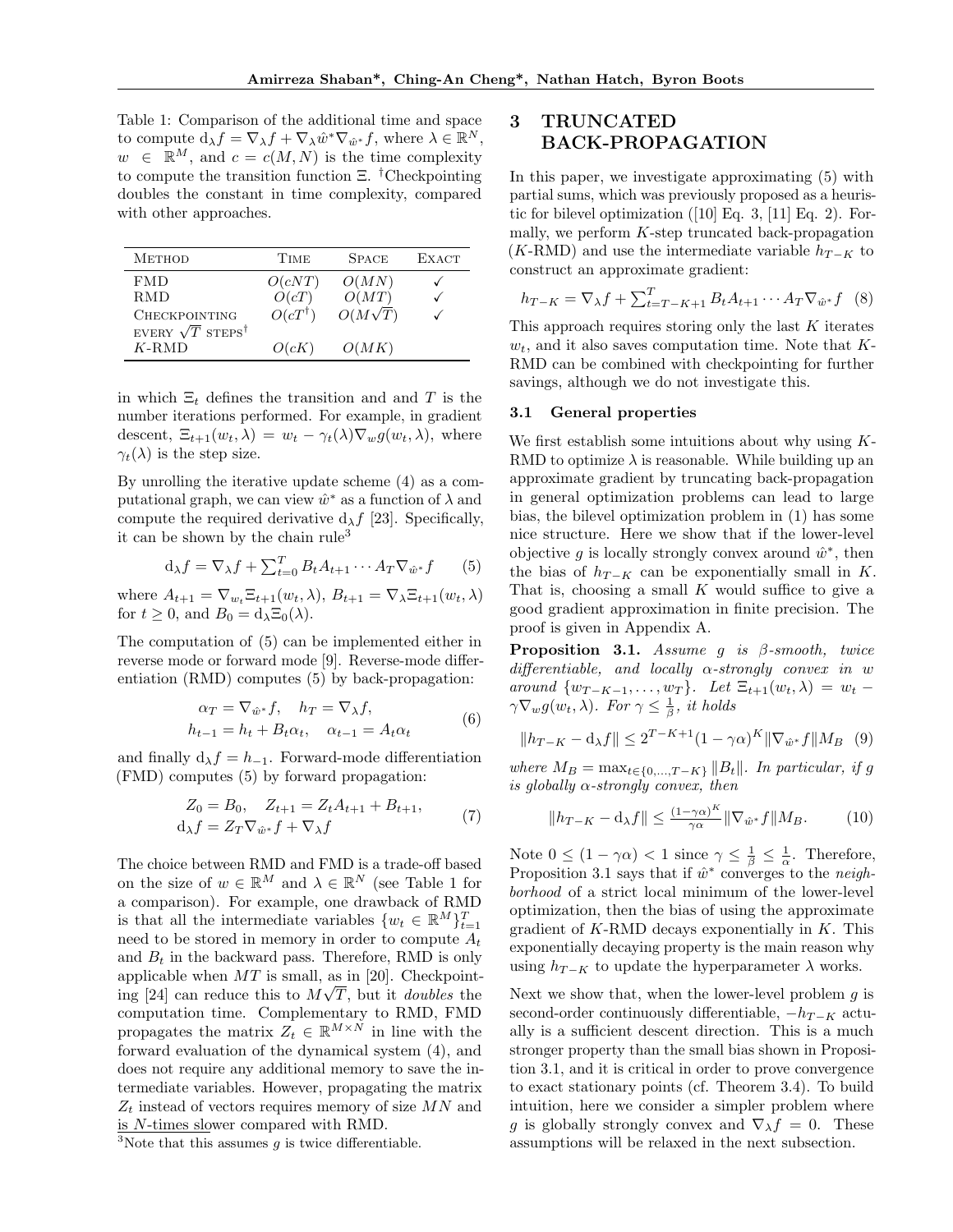Lemma 3.2. Let g be globally strongly convex and  $\nabla_{\lambda} f = 0$ . Assume g is second-order continuously differentiable and  $B_t$  has full column rank for all t. Let  $\Xi_{t+1}(w_t, \lambda) = w_t - \gamma \nabla_w g(w_t, \lambda)$ . For all  $K \geq 1$ , with T large enough and  $\gamma$  small enough, there exists  $c > 0$ , s.t.  $h_{T-K}^{\top} d_{\lambda} f \geq c ||\nabla_{\hat{w}^*} f||^2$ . This implies  $h_{T-K}$  is a sufficient descent direction, i.e.  $h_{T-K}^{\top} d_{\lambda} f \ge \Omega(||d_{\lambda} f||^2)$ .

The full proof of this non-trivial result is given in Appendix B. Here we provide some ideas about why it is true. First, by Proposition 3.1, we know the bias decays exponentially. However, this alone is not sufficient to show that  $-h_{T-K}$  is a sufficient descent direction. To show the desired result, Lemma 3.2 relies on the assumption that  $q$  is second-order continuously differentiable and the fact that using gradient descent to optimize a well-conditioned function has linear convergence [25]. These two new structural properties further reduce the bias in Proposition 3.1 and lead to Lemma 3.2. Here the full rank assumption for  $B_t$  is made to simplify the proof. We conjecture that this condition can be relaxed when  $K > 1$ . We leave this to future work.

#### 3.2 Convergence

With these insights, we analyze the convergence of bilevel optimization with truncated back-propagation. Using Proposition 3.1, we can immediately deduce that optimizing  $\lambda$  with  $h_{T-K}$  converges on-average to an  $\epsilon$ -approximate stationary point. Let  $\nabla F(\lambda_\tau)$  denote the hypergradient in the  $\tau$ <sup>th</sup> iteration.

**Theorem 3.3.** Suppose  $F$  is smooth and bounded below, and suppose there is  $\epsilon < \infty$  such that  $||h_{T-K} - h||$  $d_{\lambda}f\| \leq \epsilon$ . Using  $h_{T-K}$  as a stochastic first-order oracle with a decaying step size  $\eta_{\tau} = O(1/\sqrt{\tau})$  to update  $\lambda$  with gradient descent, it follows after R iterations,

$$
\mathbb{E}\left[\sum_{\tau=1}^R \frac{\eta_\tau \|\nabla F(\lambda_\tau)\|^2}{\sum_{\tau=1}^R \eta_\tau}\right] \leq \widetilde{O}\left(\epsilon + \frac{\epsilon^2 + 1}{\sqrt{R}}\right).
$$

That is, under the assumptions in Proposition 3.1, learning with  $h_{T-K}$  converges to an  $\epsilon$ -approximate stationary point, where  $\epsilon = O((1 - \gamma \alpha)^{-K}).$ 

We see that the bias becomes small as  $K$  increases. As a result, it is sufficient to perform K-step truncated back-propagation with  $K = O(\log 1/\epsilon)$  to update  $\lambda$ .

Next, using Lemma 3.2, we show that the bias term in Theorem 3.3 can be removed if the problem is more structured. As promised, we relax the simplifications made in Lemma 3.2 into assumptions 2 and 3 below and only assume  $q$  is locally strongly convex.

Theorem 3.4. Under the assumptions in Proposition 3.1 and Theorem 3.3, if in addition

1. g is second-order continuously differentiable

- 2.  $B_t$  has full column rank around  $w_T$
- 3.  $\nabla_{\lambda} f^{\top}(\mathrm{d}_{\lambda} f + h_{T-K} \nabla_{\lambda} f) \geq \Omega(\|\nabla_{\lambda} f\|^2)$
- 4. the problem is deterministic (i.e.  $F = f$ )

then for all  $K > 1$ , with T large enough and  $\gamma$  small enough, the limit point is an exact stationary point, i.e.  $\lim_{\tau \to \infty} \|\nabla F(\lambda_\tau)\| = 0.$ 

Theorem 3.4 shows that if the partial derivative  $\nabla_{\lambda} f$ does not interfere strongly with the partial derivative computed through back-propagating the lower-level optimization procedure (assumption 3), then optimizing  $\lambda$ with  $h_{T-K}$  converges to an *exact* stationary point. This is a very strong result for an interesting special case. It shows that even with one-step back-propagation  $h_{T-1}$ , updating  $\lambda$  can converge to a stationary point.

This non-interference assumption unfortunately is necessary; otherwise, truncating the full RMD leads to constant bias, as we show below (proved in Appendix E).

**Theorem 3.5.** There is a problem, satisfying all but assumption 3 in Theorem 3.4, such that optimizing  $\lambda$ with  $h_{T-K}$  does not converge to a stationary point.

Note however that the non-interference assumption is satisfied when  $\nabla_{\lambda} f = 0$ , i.e. when the upper-level problem does not directly depend on the hyperparameter. This is the case for many practical applications: e.g. hyperparameter optimization, meta-learning regularization models, image desnosing [26, 14], data hypercleaning [9], and task interaction [27].

#### 3.3 Relationship with implicit differentiation

The gradient estimate  $h_{T-K}$  is related to implicit differentiation, which is a classical first-order approach to solving bilevel optimization problems [12, 13]. Assume g is second-order continuously differentiable and that its optimal solution uniquely exists such that  $w^* = w^*(\lambda)$ . By the implicit function theorem [28], the total derivative of f with respect to  $\lambda$  can be written as

$$
\mathrm{d}_{\lambda}f = \nabla_{\lambda}f - \nabla_{\lambda,w}g\nabla_{w,w}^{-1}g\nabla_{\hat{w}^*}f \tag{11}
$$

where all derivatives are evaluated at  $(w^*(\lambda), \lambda)$  and  $\nabla_{\lambda,w} g = \nabla_{\lambda} (\nabla_w g) \in \mathbb{R}^{N \times M}.$ 

Here we show that, in the limit where  $\hat{w}^*$  converges to  $w^*$ ,  $h_{T-K}$  can be viewed as approximating the matrix inverse in  $(11)$  with an order-K Taylor series. This can be seen from the next proposition.

Proposition 3.6. Under the assumptions in Proposition 3.1, suppose  $w_t$  converges to a stationary point  $w^*$ . Let  $A_{\infty} = \lim_{t \to \infty} A_t$  and  $B_{\infty} = \lim_{t \to \infty} B_t$ . For  $\gamma < \frac{1}{\beta}$ , it satisfies that

$$
-\nabla_{\lambda,w} g \nabla_{w,w}^{-1} g = B_{\infty} \sum_{k=0}^{\infty} A_{\infty}^k
$$
 (12)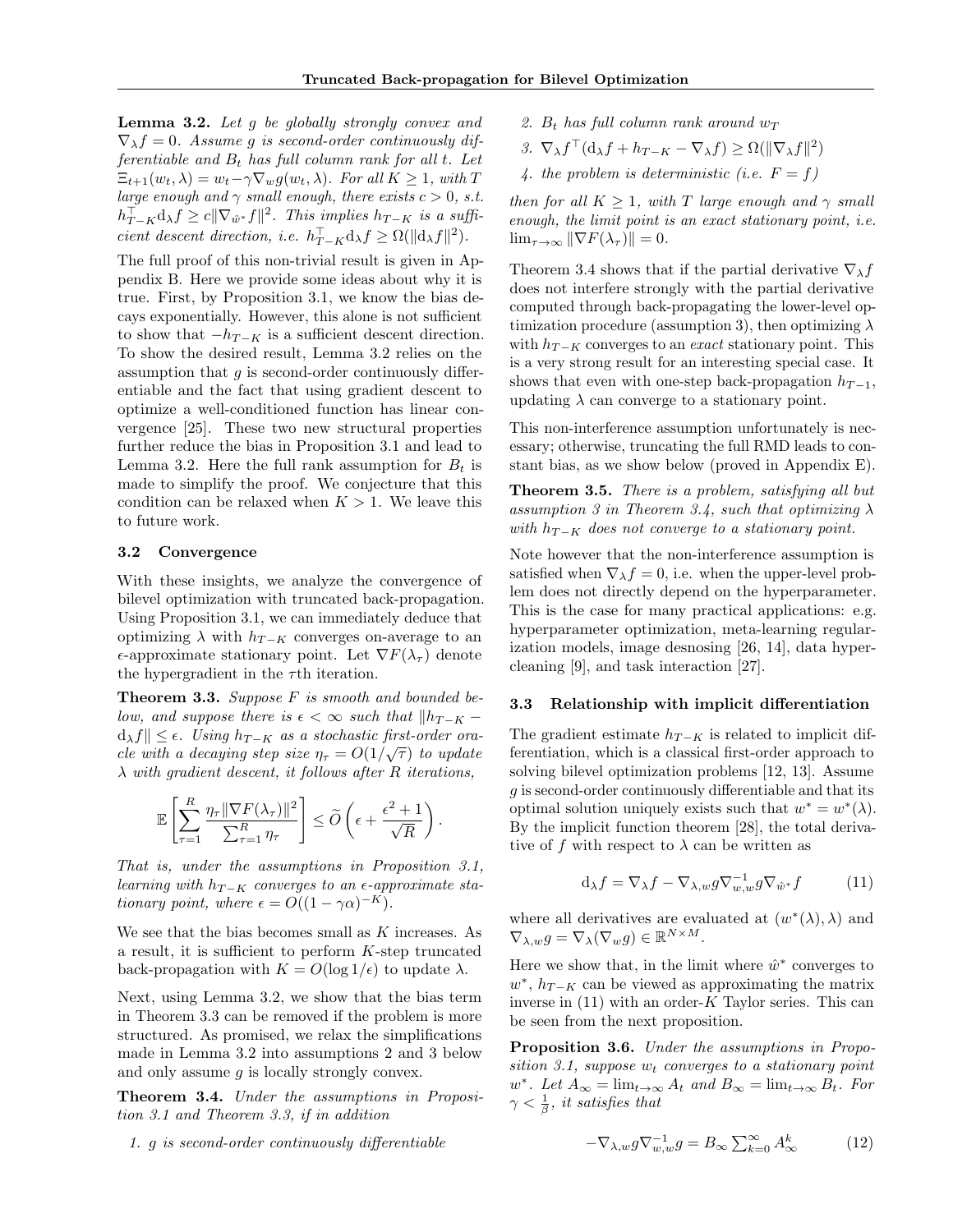By Proposition 3.6, we can write  $d_{\lambda} f$  in (11) as

$$
d_{\lambda}f = \nabla_{\lambda}f - \nabla_{\lambda,w}g\nabla_{w,w}^{-1}g\nabla_{\hat{w}^*}f
$$

$$
= h_{T-K} + B_{\infty}\sum_{k=K}^{\infty} A_{\infty}^k \nabla_{\hat{w}^*}f
$$

That is,  $h_{T-K}$  captures the first K terms in the Taylor series, and the residue term has an upper bound as in Proposition 3.1.

Given this connection, we can compare the use of  $h_{T-K}$ and approximating  $(11)$  using K steps of conjugate gradient descent for high-dimensional problems [6]. First, both approaches require local strong-convexity to ensure a good approximation. Specifically, let  $\kappa = \frac{\beta}{\alpha} > 0$ locally around the limit. Using  $h_{T-K}$  has a bias in  $O((1-\frac{1}{\kappa})^K)$ , whereas using (11) and inverting the matrix with  $K$  iterations of conjugate gradient has a bias in  $O((1-\frac{1}{\sqrt{\kappa}})^K)$  [29]. Therefore, when  $w^*$  is available, solving (11) with conjugate gradient descent is preferable. However, in practice, this is hardly true. When an approximate solution  $\hat{w}^*$  to the lower-level problem is used, adopting (11) has no control on the approximate error, nor does it necessarily yield a descent direction. On the contrary,  $h_{T-K}$  is based on Proposition 3.1, which uses a weaker assumption and does not require the convergence of  $w_t$  to a stationary point. Truncated back-propagation can also optimize the hyperparameters that control the lower-level optimization process, which the implicit differentiation approach cannot do.

### 4 EXPERIMENTS

### 4.1 Toy problem

Consider the following simple problem for  $\lambda, w \in \mathbb{R}^2$ :

$$
\min_{\lambda} \|\hat{w}^*\|^2 + 10\| \sin(\hat{w}^*)\|^2 =: f(\hat{w}^*, \lambda)
$$
  
s.t.  $\hat{w}^* \approx \arg\min_{w} \frac{1}{2}(w - \lambda)^{\top} G(w - \lambda) =: g(w, \lambda)$ 

where  $\|\cdot\|$  is the  $\ell_2$  norm, sine is applied elementwise,  $G = \text{diag}(1, \frac{1}{2})$ , and we define  $\hat{w}^*$  as the result of  $T = 100$  steps of gradient descent on g with learning rate  $\gamma = 0.1$ , initialized at  $w_0 = (2, 2)$ . A plot of  $f(\cdot, \lambda)$  is shown in Figure. 1. We will use this problem to visualize the theorems and explore the empirical properties of truncated back-propagation.

This deterministic problem satisfies all of the assumptions in the previous section, particularly those of Theorem 3.4:  $g$  is 1-smooth and  $\frac{1}{2}$ -strongly convex, with

$$
B_{t+1} = \nabla_{\lambda}[w_t - \gamma \nabla_w g(w_t, \lambda)] = \gamma G
$$

and  $B_0 = 0$ . Although f is somewhat complicated, with many saddle points, it satisfies the non-interference assumption because  $\nabla_{\lambda} f = 0$ .



Figure 1: Graph of f and visualization of Prop. 3.1.



Figure 2: The ratio  $h_{T-K}^{\top} d_{\lambda} f / || d_{\lambda} f ||^2$  at various  $\lambda_{\tau}$ , for f and  $\tilde{f}$  respectively.

Figure 1 visualizes Proposition 3.1 by plotting the approximation error  $||h_{T-K} - d_{\lambda}f||$  and the theoretical bound  $\frac{(1-\gamma\alpha)^K}{\gamma\alpha}$  $\frac{\gamma\alpha}{\gamma\alpha}$   $\|\nabla_{\hat{w}^*}f\|M_B$  at  $\lambda = (1, 1)$ . For this problem,  $\alpha = \frac{1}{2}$ ,  $M_B = ||\gamma G|| = \gamma$ , and  $\nabla_{\hat{w}^*} f$  can be found analytically from  $\hat{w}^* = Cw_0 + (I - C)\lambda$ , where  $C = (I - \gamma G)^T$ . Figure 4 (left) plots the iterates  $\lambda_{\tau}$ when optimizing  $f$  using 1-RMD and a decaying metalearning rate  $\eta_{\tau} = \frac{\eta_0}{\sqrt{\tau}} \cdot \frac{1}{4}$  In comparison with the true gradient  $d_{\lambda}f$  at these points, we see that  $h_{T-1}$  is indeed a descent direction. Figure 2 (left) visualizes this in a different way, by plotting  $h_{T-K}^{\top} d_{\lambda} f / || d_{\lambda} f ||^2$  for various K at each point  $\lambda_{\tau}$  along the  $K = 1$  trajectory. By Lemma 3.2, this ratio stays well away from zero.

To demonstrate the biased convergence of Theorem 3.3, we break assumption 3 of Theorem 3.4 by changing the upper objective to  $f(\hat{w}^*, \lambda) := f(\hat{w}^*, \lambda) + 5\|\lambda - \lambda\|$  $(1,0)$ <sup>2</sup> so that  $\nabla_{\lambda} \tilde{f} \neq 0$ . The guarantee of Lemma 3.2 no longer applies, and we see in Figure 2 (right) that  $h_{T-K}^{\top} d_{\lambda} f / || d_{\lambda} f ||^2$  can become negative. Indeed, Figure 3 shows that optimizing f with  $h_{T-1}$  converges to a suboptimal point. However, it also shows that using larger  $K$  rapidly decreases the bias.

For the original objective  $f$ , Theorem 3.4 guarantees exact convergence. Figure 4 shows optimization trajectories for various  $K$ , and a log-scale plot of their convergence rates. Note that, because the lower-level problem cannot be perfectly solved within T steps, the optimal  $\lambda$  is offset from the origin. Truncated back-propagation can handle this, but it breaks the assumptions required by the implicit differentiation approach to bilevel optimization.

<sup>&</sup>lt;sup>4</sup>Because  $||h_{T-K}||$  varies widely with K, we tune  $\eta_0$  to ensure that the first update  $\eta_1 h_{T-K}(\lambda_1)$  has norm 0.6.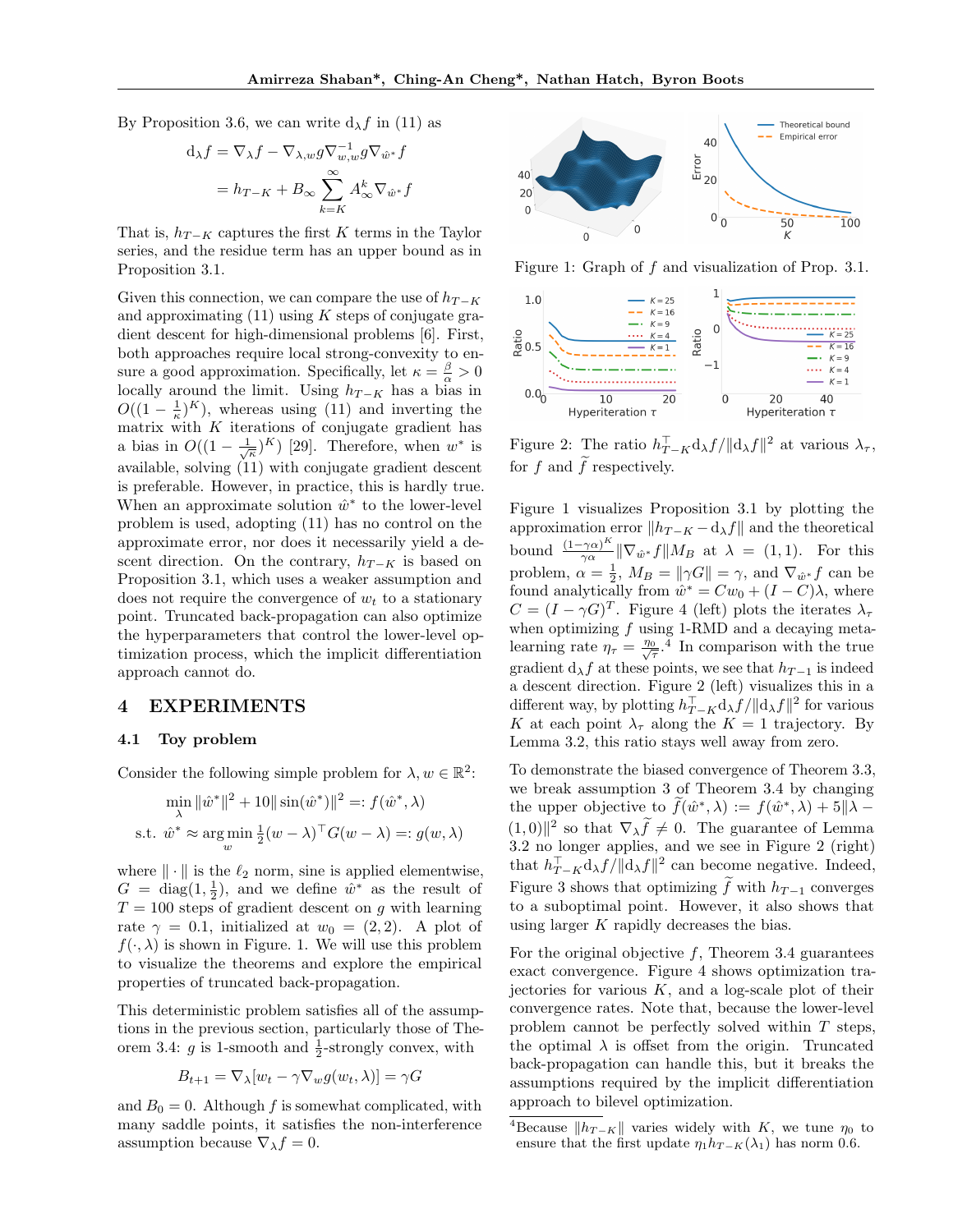

Figure 3: Biased convergence for  $f$ . The red X marks the optimal  $\lambda$ .



Figure 4: Convergence for  $f$ .

#### 4.2 Hyperparameter optimization problems

#### 4.2.1 Data hypercleaning

In this section, we evaluate  $K-RMD$  on a hyperparameter optimization problem. The goal of data hypercleaning [9] is to train a linear classifier for MNIST [30], with the complication that half of our training labels have been corrupted. To do this with hyperparameter optimization, let  $W \in \mathbb{R}^{10 \times 785}$  be the weights of the classifier, with the outer objective  $f$  measuring the cross-entropy loss on a cleanly labeled validation set. The inner objective is defined as weighted cross-entropy training loss plus regularization:

$$
g(W, \lambda) = \sum_{i=1}^{5000} -\sigma(\lambda_i) \log(e_{y_i}^{\top} W x_i) + 0.001 ||W||_F^2
$$

where  $(x_i, y_i)$  are the training examples,  $\sigma$  denotes the sigmoid function,  $\lambda_i \in \mathbb{R}$ , and  $\|\cdot\|_F$  is the Frobenius norm. We optimize  $\lambda$  to minimize validation loss, presumably by decreasing the weight of the corrupted examples. The optimization dimensions are  $|\lambda| = 5000$ ,  $|W| = 7850$ . Franceschi et al. [9] previously solved this problem with full RMD, and it happens to satisfy many of our theoretical assumptions, making it an interesting case for empirical study.<sup>5</sup>

We optimize the lower-level problem g through  $T = 100$ steps of gradient descent with  $\gamma = 1$  and consider how

Table 2: Hypercleaning metrics after 1000 hyperiters.

| К                                                                                           | Test Acc. | Val. Acc.                                                                                    | Val. Loss | F1   |
|---------------------------------------------------------------------------------------------|-----------|----------------------------------------------------------------------------------------------|-----------|------|
| 1                                                                                           | 87.50     | 89.32                                                                                        | 0.413     | 0.85 |
| 5                                                                                           | 88.05     | 89.90                                                                                        | 0.383     | 0.89 |
| 25                                                                                          | 88.12     | 89.94                                                                                        | 0.382     | 0.89 |
| 50                                                                                          | 88.17     | 90.18                                                                                        | 0.381     | 0.89 |
| 100                                                                                         | 88.33     | 90.24                                                                                        | 0.380     | 0.88 |
| $10^{-2}$<br>$10^{-3}$<br>$\frac{1}{\frac{1}{\sqrt{2}}}$ 10 <sup>-4</sup><br>$10^{-5}$<br>0 |           | $K = 1$<br>$K = 25$<br>$K = 50$<br>$K = 95$<br>$K = 100$<br>200<br>400<br>600<br>800<br>1000 |           |      |

Figure 5:  $\|\mathrm{d}_{\lambda}f\|$  vs. hyperiteration for hypercleaning.

adjusting K changes the performance of  $K$ -RMD.<sup>6</sup> Our hypothesis is that  $K$ -RMD for small  $K$  works almost as well as full RMD in terms of validation and test accuracy, while requiring less time and far less memory. We also hypothesize that K-RMD does almost as well as full RMD in identifying which samples were corrupted [9]. Because our formulation of the problem is unconstrained, the weights  $\sigma(\lambda_i)$  are never exactly zero. However, we can calculate an F1 score by setting a threshold on  $\lambda$ : if  $\sigma(\lambda_i) < \sigma(-3) \approx 0.047$ , then the hyper-cleaner has marked example  $i$  as corrupted.<sup>7</sup>

Table 2 reports these metrics for various  $K$ . We see that 1-RMD is somewhat worse than the others, and that validation loss (the outer objective  $f$ ) decreases with  $K$ more quickly than generalization error. The F1 score is already maximized at  $K = 5$ . These preliminary results indicate that in situations with limited memory, K-RMD for small K (e.g.  $K = 5$ ) may be a reasonable fallback: it achieves results close to full backprop, and it runs about twice as fast.

From a theoretical optimization perspective, we wonder whether  $K$ -RMD converges to a stationary point of  $f$ . Data hypercleaning satisfies all of the assumptions of Theorem 3.4 except that  $B_t$  is not full column rank (since  $M < N$ ). In particular, the validation loss f is deterministic and satisfies  $\nabla_{\lambda} f = 0$ . Figure 5 plots the norm of the true gradient  $d_{\lambda}f$  on a log scale at the  $K-RMD$  iterates for various  $K$ . We see that, despite satisfying almost all assumptions, this problem exhibits biased convergence. The limit of  $\|\mathrm{d}_{\lambda}f\|$  decreases slowly with  $K$ , but recall from Table 2 that practical metrics improve more quickly.

 $5$ We have reformulated the constrained problem from [9] as an unconstrained one that more closely matches our theoretical assumptions. For the same reason, we regularized g to make it strongly convex. Finally, we do not retrain on the hypercleaned training  $+$  validation data. This is because, for our purposes, comparing the performance of  $\hat{w}^*$  across K is sufficient.

 ${}^{6}$ See Appendix G.1 for more experimental setup.

<sup>&</sup>lt;sup>7</sup>F1 scores for other choices of the threshold were very similar. See Appendix G.1 for details.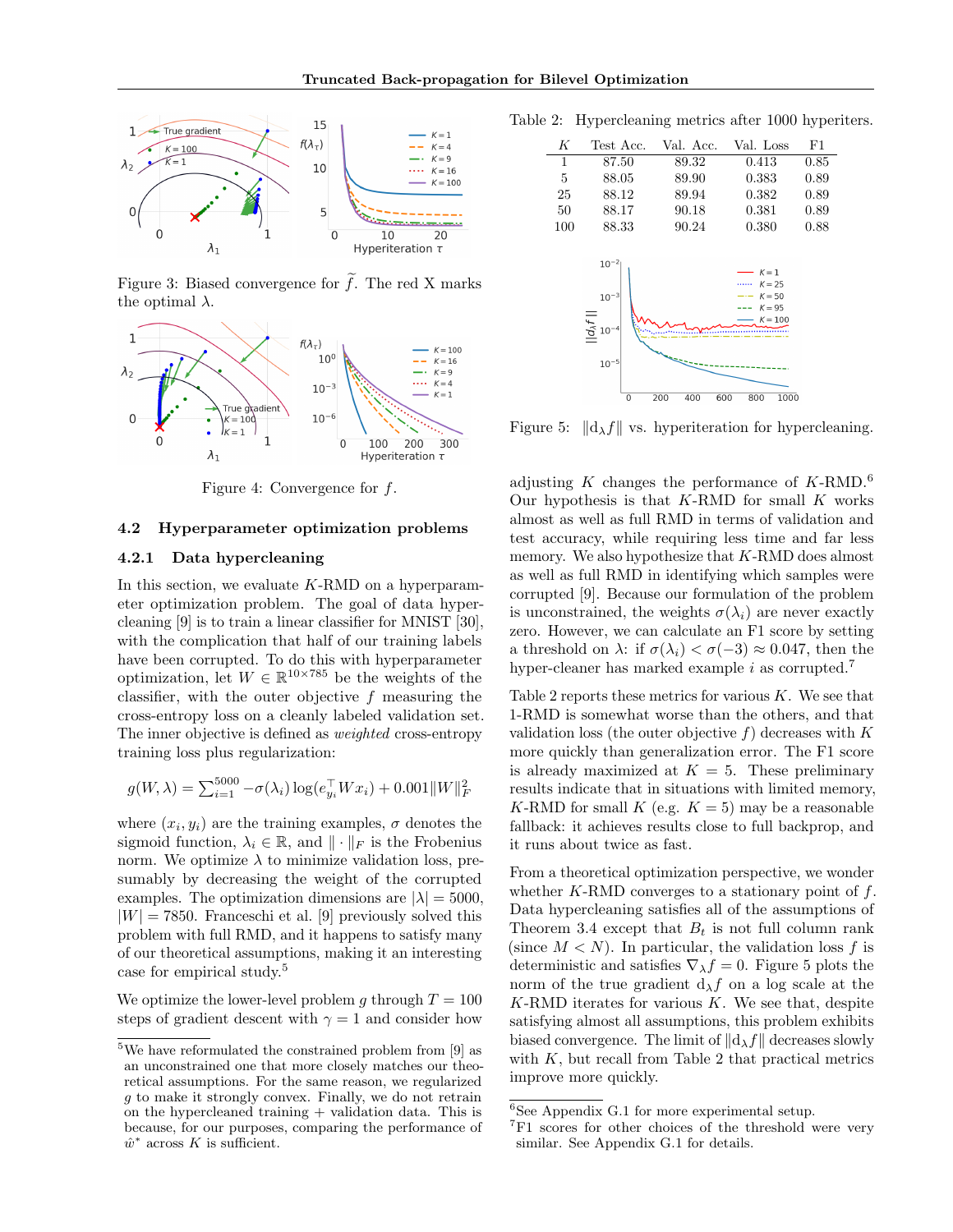#### 4.2.2 Task interaction

We next consider the problem of multitask learning [27]. Similar to [9], we formulate this as a hyperparameter optimization problem as follows. The lower-level objective  $g(w, \{C, \rho\})$  learns V different linear models with parameter set  $w = \{w_v\}_{v=1}^V$ :

$$
l(w) + \sum_{1 \leq i,j \leq K} C_{ij} ||w_i - w_j||^2 + \rho \sum_{v=1}^V ||w_v||^2
$$

where  $l(w)$  is the training loss of the multi-class linear logistic regression model,  $\rho$  is a regularization constant, and C is a nonnegative, symmetric hyperparameter matrix that encodes the similarity between each pair of tasks. After 100 iterations of gradient descent with learning rate 0.1, this yields  $\hat{w}^*$ . The upper-level objective  $c(\hat{w}^*)$  estimates the linear regression loss of the learned model  $\hat{w}^*$  on a validation set. Presumably, this will be improved by tuning  $C$  to reflect the true similarities between the tasks. The tasks that we consider are image recognition trained on very small subsets of the datasets CIFAR-10 and CIFAR-100.<sup>8</sup>

From an optimization standpoint, we are most interested in the upper-level loss on the validation set, since that is what is directly optimized, and its value is a good indication of the performance of the inexact gradient. Figure 6 plots this learning curve along with two other metrics of theoretical interest: norm of the true gradient, and cosine similarity between the true and approximate gradients. In CIFAR100, the validation error and gradient norm plots show that K-RMD converges to an approximate stationary point with a bias that rapidly decreases as  $K$  increases, agreeing with Proposition 3.1. Also, we find that negative values exist in the cosine similarity of 1-RMD, which implies that not all the assumptions in Theorem 3.4 hold for this problem (e.g.  $B_t$  might not be full rank, or the the inner problem might not be locally strong convex around  $\hat{w}^*$ .) In CIFAR10, some unusal behavior happens. For  $K > 1$ , the truncated gradient and the full gradient directions eventually become almost the same. We believe this is a very interesting observation but beyond the scope of the paper to explain.

In Table 3, we report the testing accuracy over 10 trials. While in general increasing the number of backpropagation steps improves accuracy, the gaps are small. A thorough investigation of the relationship between convergence and generalization is an interesting open question of both theoretical and practical importance.

### 4.3 Meta-learning: One-shot classification

The aim of this experiment is to evaluate the performance of truncated back-propagation in multi-task,

<sup>8</sup>See Appendix G.2 for more details.

Table 3: Test accuracy for task interaction. Few-step K-RMD achieves similar performance as full RMD.



Figure 6: Upper-level objective loss (first column), norm of the exact gradient (second column), and cosine similarity (last column) vs. hyper-iteration on CIFAR10 (first row) and CIFAR100 (second row) datasets.

stochastic optimization problems. We consider in particular the one-shot classification problem [20], where each task  $\mathcal T$  is a k-way classification problem and the goal is learn a hyperparameter  $\lambda$  such that each task can be solved with few training samples.

In each hyper-iteration, we sample a task, a training set, and a validation set as follows: First, k classes are randomly chosen from a pool of classes to define the sampled task  $\mathcal{T}$ . Then the training set  $S = \{(x_i, y_i)\}_{i=1}^k$ is created by randomly drawing one training example  $(x_i, y_i)$  from each of the k classes. The validation set Q is constructed similarly, but with more examples from each class. The lower-level objective  $g_S(w, \lambda)$  is

$$
\sum_{(x_i, y_i) \in S} l(nn(x_i; w, \lambda), y_i) + \sum_{j=1}^{V} \rho_j ||w_j - c_j||^2
$$

where  $l(\cdot, \cdot)$  is the k-way cross-entropy loss, and  $nn(\cdot; w, \lambda)$  is a deep neural network parametrized by  $w = \{w_1, \ldots, w_V\}$  and optionally hyperparameter  $\lambda$ . To prevent overfitting in the lower-level optimization, we regularize each parameter  $w_i$  to be close to center  $c_i$  with weight  $\rho_i > 0$ . Both  $c_i$  and  $\rho_i$  are hyperparameters, as well as the inner learning rate  $\gamma$ . The upper-level objective is the loss of the trained network on the sampled validation set Q. In contrast to other experiments, this is a stochastic optimization problem. Also,  $A_{\lambda}(S)(x_i) = nn(x_i; \hat{w}^*, \lambda)$  depends directly on the hyperparameter  $\lambda$ , in addition to the indirect dependence through  $\hat{w}^*$  (i.e.  $\nabla_{\lambda} f \neq 0$ ).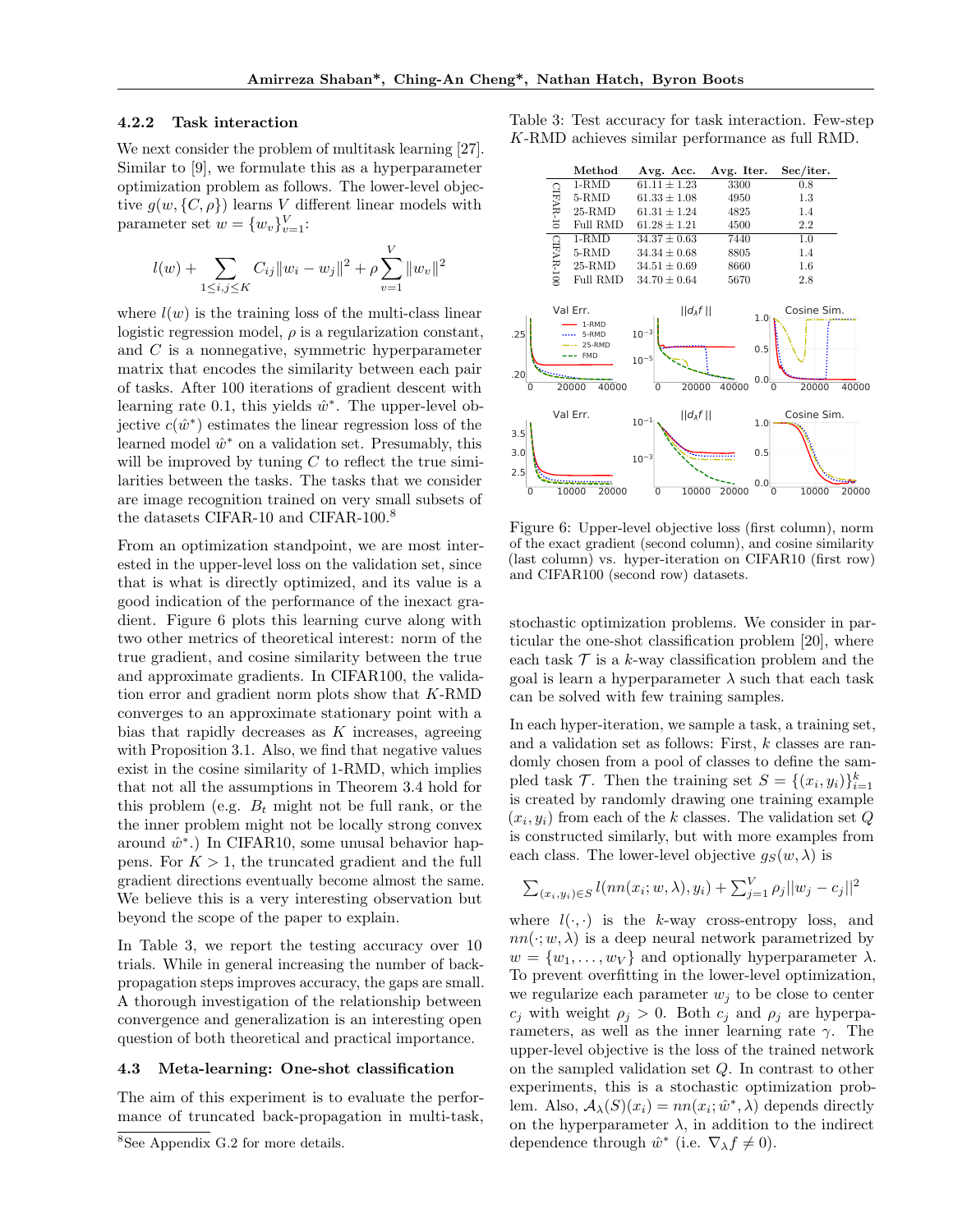| Method          | Accuracy | iter. | Sec/iter. |
|-----------------|----------|-------|-----------|
| $1-RMD$         | 95.6     | 5K    | 0.4       |
| $10-RMD$        | 96.3     | 5К    | 0.7       |
| $25-RMD$        | 96.1     | 5K    | 1.3       |
| <b>Full RMD</b> | 95.8     | 5K    | 2.2       |
| $1-RMD$         | 97.7     | 15K   | 0.4       |
| $10-RMD$        | 97.8     | 15K   | 0.7       |
| Short horizon   | 96.6     | 15K   | 0.1       |

Table 4: Results for one-shot learning on Omniglot dataset. K-RMD reaches similar performance as full RMD, is considerably faster, and requires less memory.

We use the Omniglot dataset [31] and a similar neural network as used in [20] with small modifications. Please refer to Appendix G.3 for more details about the model and the data splits. We set  $T = 50$  and optimize over the hyperparameter  $\lambda = {\lambda_{l_1}, \lambda_{l_2}, c, \rho, \gamma}.$  The average accuracy of each model is evaluated over 120 randomly sampled training and validation sets from the metatesting dataset. For comparison, we also try using full RMD with a very short horizon  $T = 1$ , which is common in recent work on few-shot learning [20].

The statistics are shown in Table 4 and the learning curves in Figure 7. In addition to saving memory, all truncated methods are faster than full RMD, sometimes even five times faster. These results suggest that running few-step back-propagation with more hyperiterations can be more efficient than the full RMD. To support this hypothesis, we also ran 1-RMD and 10- RMD for an especially large number of hyper-iterations (15k). Even with this many hyper-iterations, the total runtime is less than full RMD with 5000 iterations, and the results are significantly improved. We also find that while using a short horizon  $(T = 1)$  is faster, it achieves a lower accuracy at the same number of iterations.

Finally, we verify some of our theorems in practice. Figure 7 (fourth plot) shows that when the lower-level problem is regularized, the relative  $\ell_2$  error between the K-RMD approximate gradient and the exact gradient decays exponentially as K increases. This was guaranteed by Proposition 3.1. However, this exponential decay is not seen for the non-regularized model ( $\rho = 0$ ). This suggests that the local strong convexity assumption is essential in order to have exponential decay in practice. Figure 7 (third plot) shows the cosine similarity between the inexact gradient and full gradient over the course of meta-training. Note that the cosine similarity measures are always positive, indicating that the inexact gradients are indeed descent directions. It also seems that the cosine similarities show a slight decay over time.



Figure 7: Omniglot results. Plots 1 and 2: Test accuracy and val. error vs. number of hyper-iterations for different RMD depths. K-RMD methods show similar performance as the full RMD. Plot 3: Cosine similarity between inexact gradient and full RMD over hyper-iterations. Plot 4: Relative  $\ell_2$  error of inexact gradient and full RMD vs. reverse depth. Regularized version shows exponential decay.

# 5 CONCLUSION

We analyze  $K-RMD$ , a first-order heuristic for solving bilevel optimization problems when the lower-level optimization is itself approximated in an iterative way. We show that K-RMD is a valid alternative to full RMD from both theoretical and empirical standpoints. Theoretically, we identify sufficient conditions for which the hyperparameters converge to an approximate or exact stationary point of the upper-level objective. The key observation is that when  $\hat{w}^*$  is near a strict local minimum of the lower-level objective, gradient approximation error decays exponentially with reverse depth. Empirically, we explore the properties of this optimization method with four proof-of-concept experiments. We find that although exact convergence appears to be uncommon in practice, the performance of K-RMD is close to full RMD in terms of application-specific metrics (such as generalization error). It is also roughly twice as fast. These results suggest that in hyperparameter optimization or meta learning applications with memory constraints, truncated back-propagation is a reasonable choice.

Our experiments use a modest number of parameters  $M$ , hyperparameters  $N$ , and horizon length  $T$ . This is because we need to be able to calculate both K-RMD and full RMD in order to compare their performance. One promising direction for future research is to use K-RMD for bilevel optimization problems that require powerful function approximators at both levels of optimization. Truncated RMD makes this approach feasible and enables comparing bilevel optimization to other meta-learning methods on difficult benchmarks.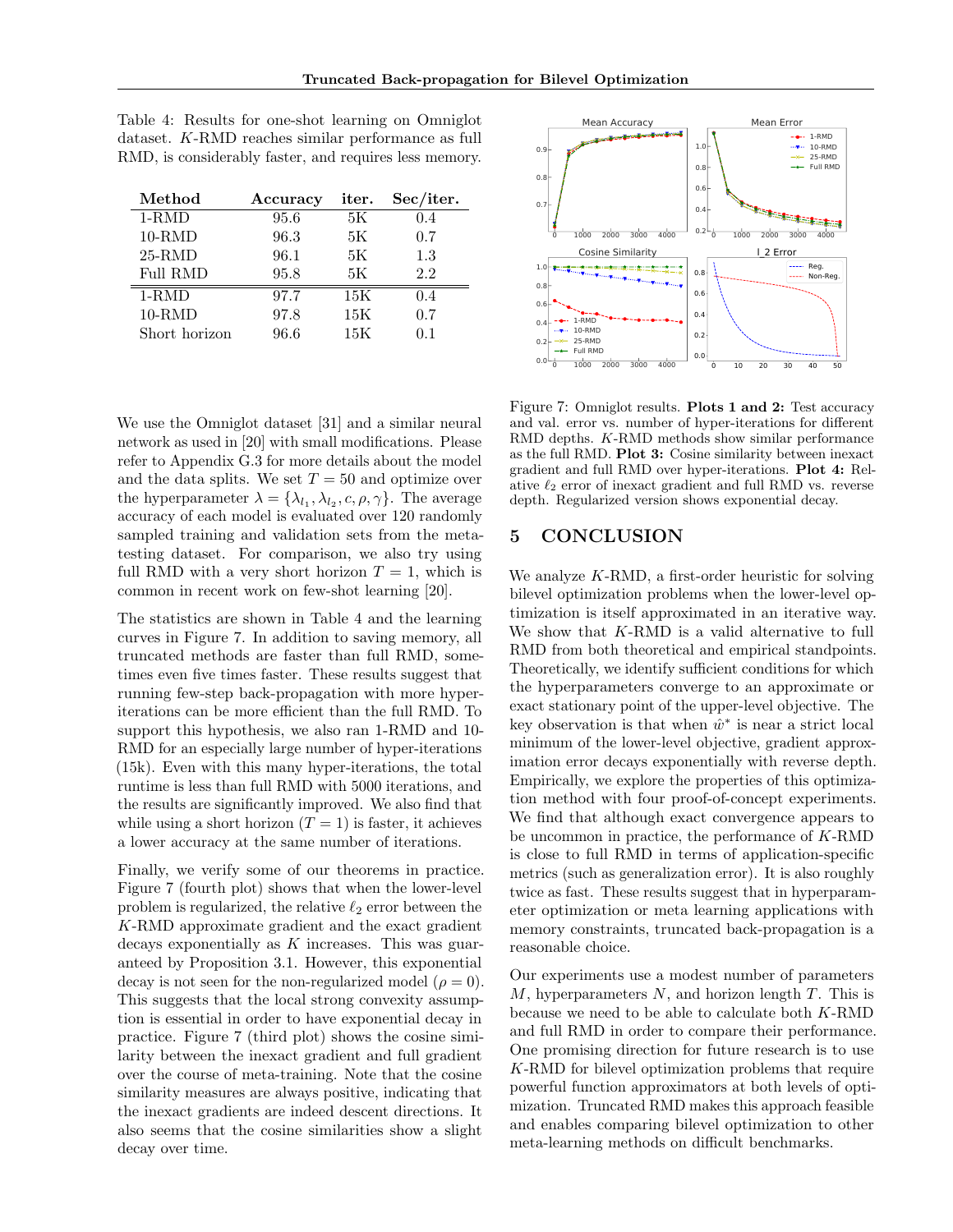#### References

- [1] Justin Domke. Generic methods for optimizationbased modeling. In Artificial Intelligence and Statistics, pages 318–326, 2012.
- [2] Luca Franceschi, Michele Donini, Paolo Frasconi, and Massimiliano Pontil. A bridge between hyperparameter optimization and larning-to-learn. NIPS 2017 Workshop on Meta-learning, 2017.
- [3] James Bergstra and Yoshua Bengio. Random search for hyper-parameter optimization. Journal of Machine Learning Research, 13(Feb):281–305, 2012.
- [4] Niranjan Srinivas, Andreas Krause, Sham M Kakade, and Matthias Seeger. Gaussian process optimization in the bandit setting: No regret and experimental design. In Proceedings of the 27th International Conference on International Conference on Machine Learning, 2010.
- [5] Jasper Snoek, Hugo Larochelle, and Ryan P Adams. Practical bayesian optimization of machine learning algorithms. In Advances in neural information processing systems, pages 2951–2959, 2012.
- [6] Fabian Pedregosa. Hyperparameter optimization with approximate gradient. In *International Con*ference on Machine Learning, pages 737–746, 2016.
- [7] Stephen Gould, Basura Fernando, Anoop Cherian, Peter Anderson, Rodrigo Santa Cruz, and Edison Guo. On differentiating parameterized argmin and argmax problems with application to bi-level optimization. arXiv preprint arXiv:1607.05447, 2016.
- [8] Dougal Maclaurin, David Duvenaud, and Ryan Adams. Gradient-based hyperparameter optimization through reversible learning. In International Conference on Machine Learning, pages 2113–2122, 2015.
- [9] Luca Franceschi, Michele Donini, Paolo Frasconi, and Massimiliano Pontil. Forward and reverse gradient-based hyperparameter optimization. In Proceedings of the 34th International Conference on International Conference on Machine Learning, 2017.
- [10] Jelena Luketina, Mathias Berglund, Klaus Greff, and Tapani Raiko. Scalable gradient-based tuning of continuous regularization hyperparameters. In International Conference on Machine Learning, pages 2952–2960, 2016.
- [11] Atilim Gunes Baydin, Robert Cornish, David Martinez Rubio, Mark Schmidt, and Frank Wood. Online learning rate adaptation with hypergradient

descent. In International Conference on Learning Representations, 2018.

- [12] Jan Larsen, Lars Kai Hansen, Claus Svarer, and M Ohlsson. Design and regularization of neural networks: the optimal use of a validation set. In Neural Networks for Signal Processing [1996] VI. IEEE Signal Processing Society Workshop, pages 62–71. IEEE, 1996.
- [13] Yoshua Bengio. Gradient-based optimization of hyperparameters. Neural computation,  $12(8)$ :1889– 1900, 2000.
- [14] Yunjin Chen, Rene Ranftl, and Thomas Pock. Insights into analysis operator learning: From patch-based sparse models to higher order mrfs. IEEE Transactions on Image Processing, 23(3): 1060–1072, 2014.
- [15] Rich Caruana. Multitask learning. In Learning to learn, pages 95–133. Springer, 1998.
- [16] Rajeev Ranjan, Vishal M Patel, and Rama Chellappa. Hyperface: A deep multi-task learning framework for face detection, landmark localization, pose estimation, and gender recognition. IEEE Transactions on Pattern Analysis and Machine Intelligence, 2017.
- [17] Li Fei-Fei, Rob Fergus, and Pietro Perona. Oneshot learning of object categories. IEEE transactions on pattern analysis and machine intelligence, 28(4):594–611, 2006.
- [18] Sachin Ravi and Hugo Larochelle. Optimization as a model for few-shot learning. In International Conference on Learning Representations, 2017.
- [19] Jake Snell, Kevin Swersky, and Richard S Zemel. Prototypical networks for few-shot learning. In Advances in Neural Information Processing Systems, 2017.
- [20] Chelsea Finn, Pieter Abbeel, and Sergey Levine. Model-agnostic meta-learning for fast adaptation of deep networks. In International Conference on Machine Learning (ICML), 2017.
- [21] Marcin Andrychowicz, Misha Denil, Sergio Gomez, Matthew W Hoffman, David Pfau, Tom Schaul, and Nando de Freitas. Learning to learn by gradient descent by gradient descent. In Advances in Neural Information Processing Systems, pages 3981–3989, 2016.
- [22] Ke Li and Jitendra Malik. Learning to optimize neural nets. arXiv preprint arXiv:1703.00441, 2017.
- [23] Atilim Gunes Baydin, Barak A Pearlmutter, Alexey Andreyevich Radul, and Jeffrey Mark Siskind. Automatic differentiation in machine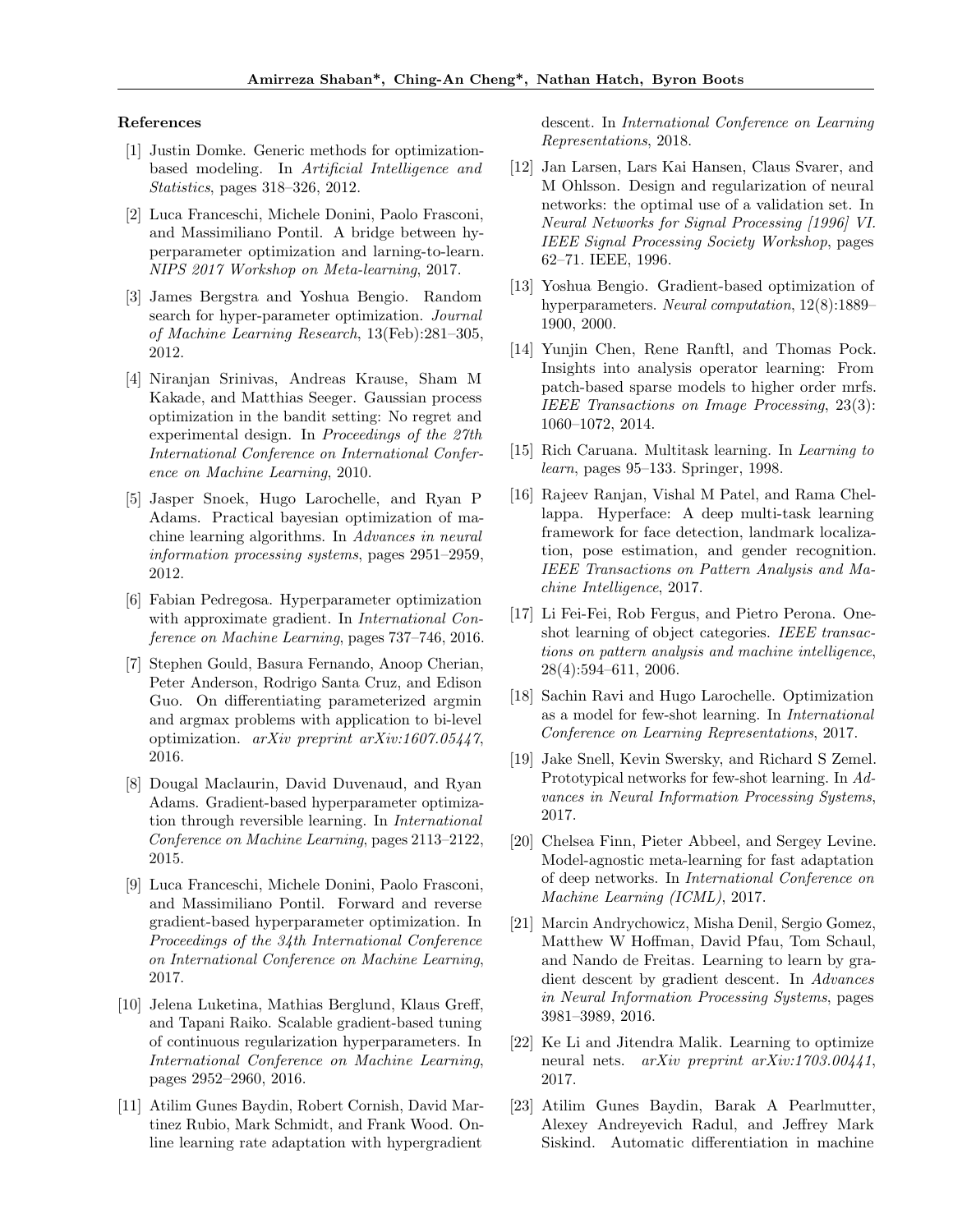learning: A survey. Journal of Machine Learning Research, 18:153:1–153:43, 2017.

- [24] Laurent Hascoet and Mauricio Araya-Polo. Enabling user-driven checkpointing strategies in reverse-mode automatic differentiation. arXiv preprint cs/0606042, 2006.
- [25] Elad Hazan et al. Introduction to online convex optimization. Foundations and Trends <sup>R</sup> in Optimization, 2(3-4):157–325, 2016.
- [26] Stefan Roth and Michael J Black. Fields of experts: A framework for learning image priors. In IEEE Conference on Computer Vision and Pattern Recognition (CVPR), volume 2, pages 860– 867. IEEE, 2005.
- [27] Theodoros Evgeniou, Charles A Micchelli, and Massimiliano Pontil. Learning multiple tasks with kernel methods. Journal of Machine Learning Research, 6(Apr):615–637, 2005.
- [28] Walter Rudin. Principles of Mathematical Analysis, volume 3. New York: McGraw-Hill, 1964.
- [29] Jonathan Richard Shewchuk. An introduction to the conjugate gradient method without the agonizing pain, 1994.
- [30] Yann LeCun, Léon Bottou, Yoshua Bengio, and Patrick Haffner. Gradient-based learning applied to document recognition. Proceedings of the IEEE, 86(11):2278–2324, 1998.
- [31] Brenden M Lake, Ruslan Salakhutdinov, and Joshua B Tenenbaum. Human-level concept learning through probabilistic program induction. Science, 350(6266):1332–1338, 2015.
- [32] Roger A Horn and Charles R Johnson. Matrix analysis. Cambridge University Press, 1990.
- [33] Diederik P Kingma and Jimmy Ba. Adam: A method for stochastic optimization. In International Conference on Learning Representations, 2015.
- [34] Kaiming He, Xiangyu Zhang, Shaoqing Ren, and Jian Sun. Deep residual learning for image recognition. In IEEE Conference on Computer Vision and Pattern Recognition (CVPR), pages 770–778, 2016.
- [35] Jia Deng, Wei Dong, Richard Socher, Li-Jia Li, Kai Li, and Li Fei-Fei. Imagenet: A large-scale hierarchical image database. In IEEE Conference on Computer Vision and Pattern Recognition  $(CVPR)$ , pages 248–255. IEEE, 2009.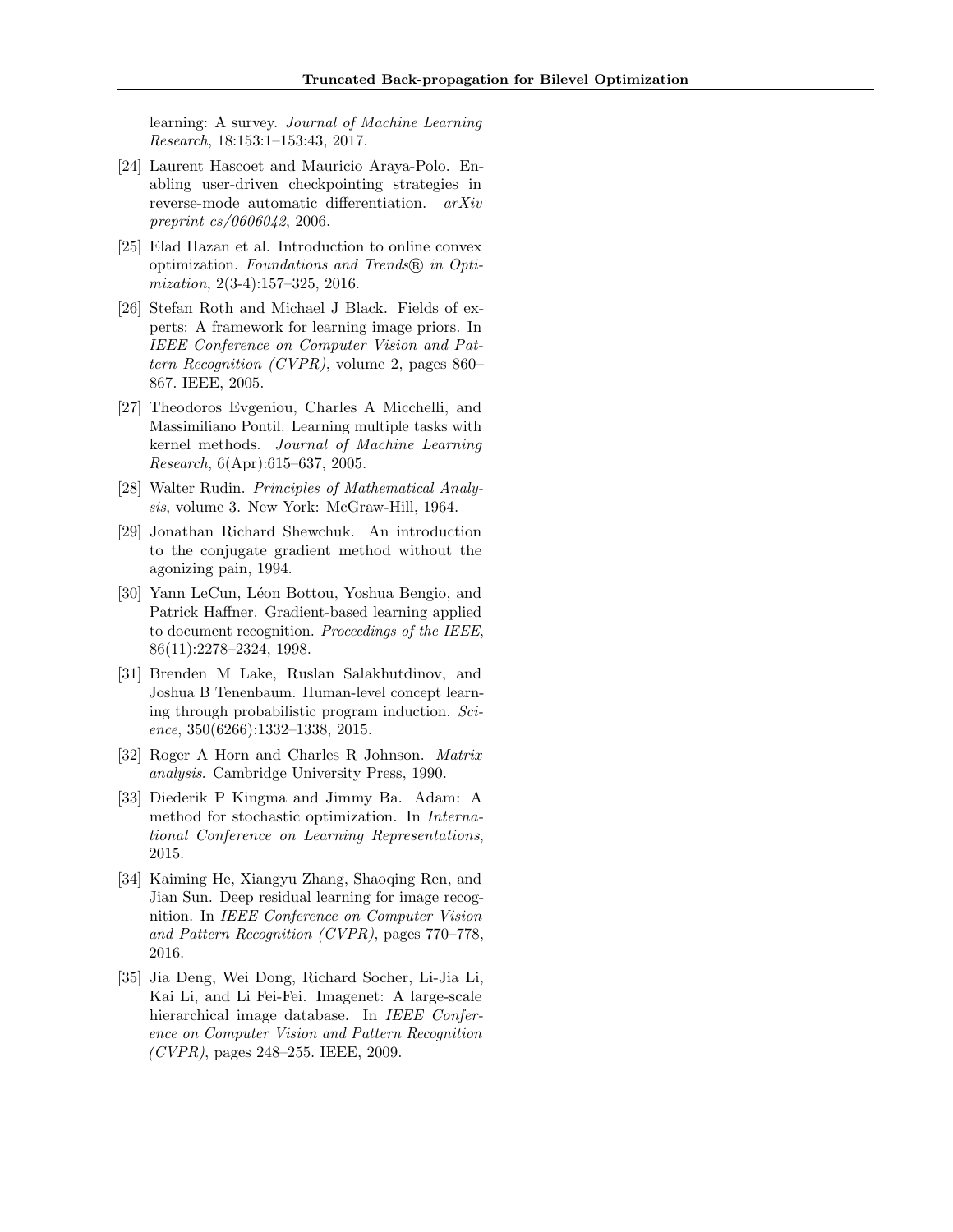### Appendix

### A Proof of Proposition 3.1

**Proposition 3.1.** Assume g is  $\beta$ -smooth, twice differentiable, and locally  $\alpha$ -strongly convex in w around  $\{w_{T-K-1}, \ldots, w_T\}$ . Let  $\Xi_{t+1}(w_t, \lambda) = w_t - \gamma \nabla_w g(w_t, \lambda)$ . For  $\gamma \leq \frac{1}{\beta}$ , it holds

$$
||h_{T-K} - \mathbf{d}_{\lambda}f|| \le 2^{T-K+1}(1 - \gamma \alpha)^K ||\nabla_{\hat{w}^*}f||M_B
$$
\n(9)

where  $M_B = \max_{t \in \{0, ..., T-K\}} ||B_t||$ . In particular, if g is globally  $\alpha$ -strongly convex, then

$$
||h_{T-K} - \mathbf{d}_{\lambda}f|| \le \frac{(1-\gamma\alpha)^K}{\gamma\alpha} ||\nabla_{\hat{w}^*}f||M_B.
$$
\n
$$
(10)
$$

■

*Proof.* Let  $d_{\lambda}f - h_{T-K} = e_K$ . By definition of  $h_{T-K}$ ,

$$
e_K = \left(\sum_{t=0}^{T-K} B_t A_{t+1} \cdots A_{T-K}\right) A_{T-K+1} \cdots A_T \nabla_{\hat{w}^*} f
$$

Therefore, when g is locally  $\alpha$ -strongly convex with respect to w in the neighborhood of  $\{w_{T-K-1}, \ldots, w_T\}$ ,

$$
||e_K|| \le ||\sum_{t=0}^{T-K} B_t A_{t+1} \cdots A_{T-K}|| ||A_{T-K+1} \cdots A_T \nabla_{\hat{w}^*} f||
$$
  

$$
\le (1 - \gamma \alpha)^K ||\nabla_{\hat{w}^*} f|| || \sum_{t=0}^{T-K} B_t A_{t+1} \cdots A_{T-K} ||
$$

Suppose g is β-smooth but nonconvex. In the worst case, if the smallest eigenvalue of  $\nabla_{w,w} g(w_{t-1},\lambda)$  is  $-\beta$ , then  $||A_t|| = 1 + \gamma \beta \le 2$  for  $t = 0, \ldots, T - K$ . This gives the bound in (9). However, if g is globally strongly convex, then

$$
||e_K|| \le ||\nabla_{\hat{w}^*} f|| (1 - \gamma \alpha)^K \max_{t \in \{0, ..., T - K\}} ||B_t|| \sum_{t=0}^{T-K} (1 - \gamma \alpha)^t
$$

The bound (10) uses the fact that  $\sum_{t=0}^{T-K} (1 - \gamma \alpha)^t \leq \sum_{t=0}^{\infty} (1 - \gamma \alpha)^t = \frac{1}{\gamma \alpha}$ 

# B Proof of Lemma 3.2

**Lemma 3.2.** Let g be globally strongly convex and  $\nabla_{\lambda} f = 0$ . Assume g is second-order continuously differentiable and  $B_t$  has full column rank for all t. Let  $\Xi_{t+1}(w_t, \lambda) = w_t - \gamma \nabla_w g(w_t, \lambda)$ . For all  $K \geq 1$ , with T large enough and  $\gamma$  small enough, there exists  $c > 0$ , s.t.  $h_{T-K}^{\top} d\lambda f \geq c ||\nabla_{\hat{w}^*} f||^2$ . This implies  $h_{T-K}$  is a sufficient descent direction, i.e.  $h_{T-K}^{\top} d_{\lambda} f \geq \Omega(\|\mathbf{d}_{\lambda} f\|^2).$ 

*Proof.* To illustrate the idea, here we prove the case where  $K = 1$ . For  $K > 1$ , similar steps can be applied. To prove the statement, we first expand the inner product by definition

$$
h_{T-1}^{\top} \mathbf{d}_{\lambda} f = ||h_{T-1}||^2 + (B_T \nabla_{\hat{w}^*} f)^{\top} \left( \sum_{t=0}^{T-1} B_t A_{t+1} \cdots A_{T-1} \right) A_T \nabla_{\hat{w}^*} f
$$

where we recall  $h_{T-1} = B_T \nabla_{\hat{w}^*} f$  as  $\nabla_{\lambda} f = 0$  by assumption.

Next we show a technical lemma, which provides a critical tool to bound the second term above; its proof is given in the next section.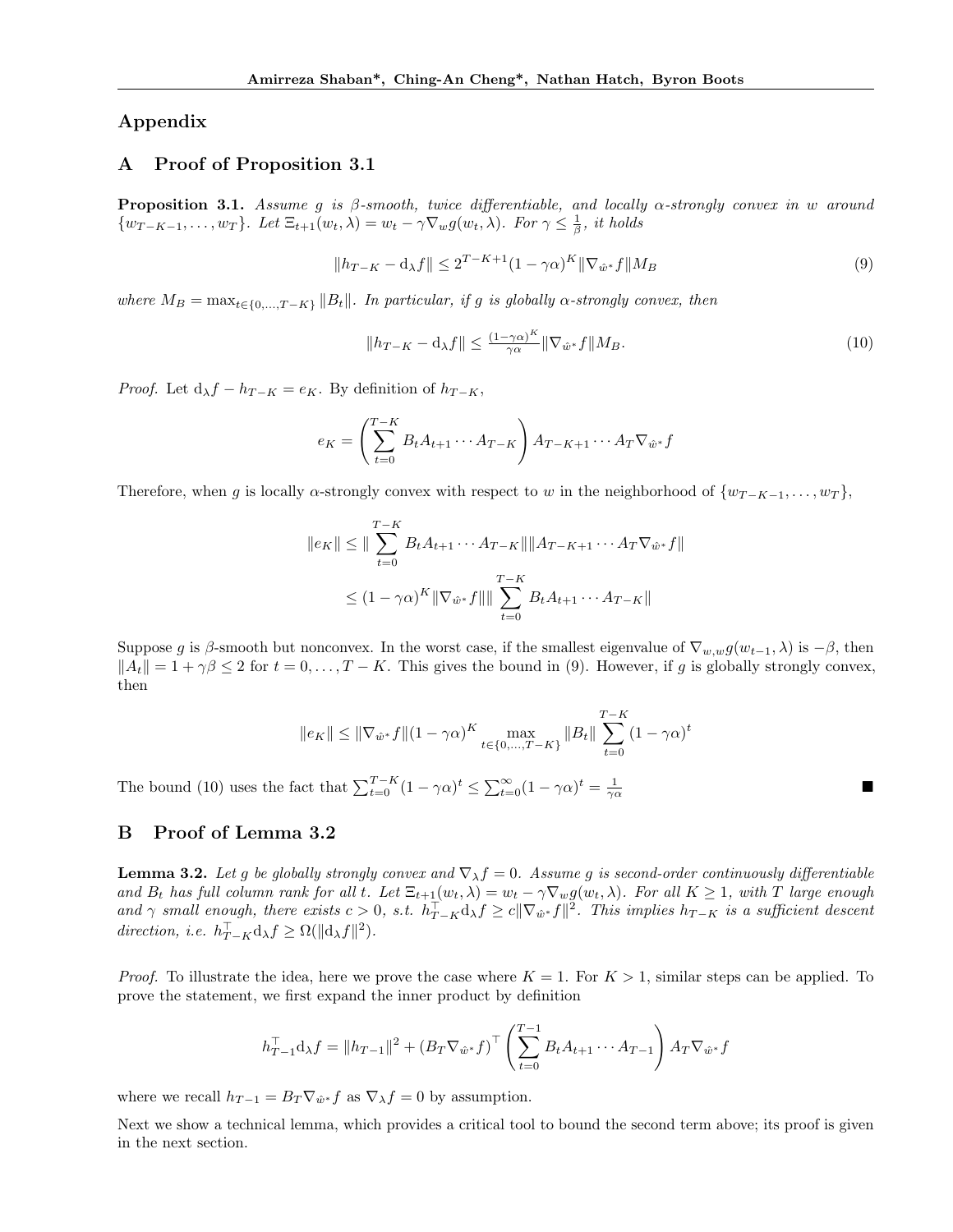**Lemma B.1.** Let g be  $\alpha$ -strongly convex and  $\beta$ -smooth. Assume  $B_t$  and  $A_t$  are Lipschitz continuous in w, and assume  $B_T$  has full column rank. For  $\gamma \leq \frac{1}{\beta}$ ,

$$
(B_T \nabla_{\hat{w}^*} f)^{\top} B_t A_{t+1} \cdots A_T \nabla_{\hat{w}^*} f
$$
  
\n
$$
\geq (1 - \gamma \alpha)^{T-t} \|B_T \nabla_{\hat{w}^*} f\|^2 - \|\nabla_{\hat{w}^*} f\|^2 O\left(\frac{e^{-\alpha \gamma (T-t)}}{1 - e^{-\alpha \gamma}} + (\gamma (\beta - \alpha))^{T-t}\right)
$$

By Lemma B.1, we can then write

$$
h_{T-1}^{\top} \mathbf{d}_{\lambda} f \geq \|B_T \nabla_{\hat{w}^*} f\|^2 \left(1 + \sum_{t=0}^{T-1} (1 - \gamma \alpha)^{T-t}\right) - \|\nabla_{\hat{w}^*} f\|^2 O\left(\sum_{t=0}^{T-1} \frac{e^{-\alpha \gamma (T-t)}}{1 - e^{-\alpha \gamma}} + (\gamma (\beta - \alpha))^{T-t}\right)
$$

Because

$$
\sum_{t=0}^{T-1} (\gamma(\beta - \alpha))^{T-t} = \sum_{k=1}^{T} (\gamma(\beta - \alpha))^{k} \le \frac{\gamma(\beta - \alpha)}{1 - \gamma(\beta - \alpha)}
$$
 (\because  $\gamma \le \beta$ )

and  $B_T^{\top} B_T$  is non-singular by assumption,

$$
h_{T-1}^{\top} \mathbf{d}_{\lambda} f \geq \|\nabla_{\hat{w}^*} f\|^2 \Omega(1) - \|\nabla_{\hat{w}^*} f\|^2 O\left(\frac{Te^{-\alpha \gamma (T-1)}}{1 - e^{-\alpha \gamma}} + \frac{\gamma(\beta - \alpha)}{1 - \gamma(\beta - \alpha)}\right)
$$
  

$$
\geq C \|\nabla_{\hat{w}^*} f\|^2
$$

for some  $c > 0$ , when T is large enough and  $\gamma$  is small enough. The implication holds because  $||d_{\lambda}f|| \le$  $O(||\nabla_{\hat{w}^*}f||).$  $* f \|$ ).

### B.1 Proof of Lemma B.1

*Proof.* Let  $C_A$  and  $C_B$  be the Lipschitz constant of  $A_t$  and  $B_t$ . First, we see that the inner product can be lower bounded by the following terms

$$
(B_T \nabla_{\hat{w}^*} f)^\top B_t A_{t+1} \cdots A_T \nabla_{\hat{w}^*} f \ge (1 - \gamma \alpha)^{T-t} \|B_T \nabla_{\hat{w}^*} f\|^2 - \Delta_1 - \Delta_2 - \Delta_3
$$

where

$$
\Delta_1 = C_B ||B_T \nabla_{\hat{w}^*} f|| ||\nabla_{\hat{w}^*} f|| ||w_{T-1} - w_{t-1}|| ||A_{t+1} \cdots A_T||
$$

$$
\Delta_2 = C_A \|B_T^{\top} B_T \nabla_{\hat{w}^*} f\| \|\nabla_{\hat{w}^*} f\| \sum_{k=t+1}^{T-1} \|w_{T-1} - w_{k-1}\| \|A_{t+1} \cdots A_{k-1}\| \|A_T\|^{T-k}
$$
  

$$
\Delta_3 = \|\nabla_{\hat{w}^*} f\| \|B_T^{\top} B_T \nabla_{\hat{w}^*} f\| \|A_k - (1 - \gamma \alpha) I\|^{T-k}
$$

The above lower bounds can be shown by the following inequalities:

$$
(B_T \nabla_{\hat{w}^*} f)^{\top} B_t A_{t+1} \cdots A_T \nabla_{\hat{w}^*} f
$$
  
\n
$$
\geq \nabla_{\hat{w}^*} f^{\top} (B_T^{\top} B_T) A_{t+1} \cdots A_T \nabla_{\hat{w}^*} f - C_B \|B_T \nabla_{\hat{w}^*} f\| \|w_{T-1} - w_{t-1}\| \|A_{t+1} \cdots A_T \nabla_{\hat{w}^*} f\|
$$

$$
\nabla_{\hat{w}^*} f^{\top} (B_T^{\top} B_T) A_{t+1} \cdots A_T \nabla_{\hat{w}^*} f
$$
\n
$$
\geq \nabla_{\hat{w}^*} f^{\top} (B_T^{\top} B_T) A_{t+1} \cdots A_{T-2} A_T^2 \nabla_{\hat{w}^*} f - C_A \|w_{T-1} - w_{T-2}\| \|A_{t+1} \cdots A_{T-2}\| \|A_T\| \|B_T^{\top} B_T \nabla_{\hat{w}^*} f\| \| \nabla_{\hat{w}^*} f\|
$$
\n
$$
\geq \nabla_{\hat{w}^*} f^{\top} B_T^{\top} B_t A_T^{T-t} \nabla_{\hat{w}^*} f - C_A \|B_T^{\top} B_T \nabla_{\hat{w}^*} f\| \| \nabla_{\hat{w}^*} f\| \sum_{k=t+1}^{T-1} \|w_{T-1} - w_{k-1}\| \|A_{t+1} \cdots A_{k-1}\| \|A_T\|^{T-k}
$$
\n
$$
\nabla_{\hat{w}^*} f^{\top} B_T^{\top} B_T A_T^{T-t} \nabla_{\hat{w}^*} f \geq (1 - \gamma \alpha)^{T-t} \nabla_{\hat{w}^*} f^{\top} B_T^{\top} B_T \nabla_{\hat{w}^*} f - \|\nabla_{\hat{w}^*} f\| \|B_T^{\top} B_T \nabla_{\hat{w}^*} f\| \|A_T - (1 - \gamma \alpha) I\|^{T-t}
$$

Next we upper bound the error terms:  $\Delta_1$ ,  $\Delta_2$ , and  $\Delta_3$ . We will use the fact that gradient descent converges linearly when optimizing a strongly convex and smooth function [25].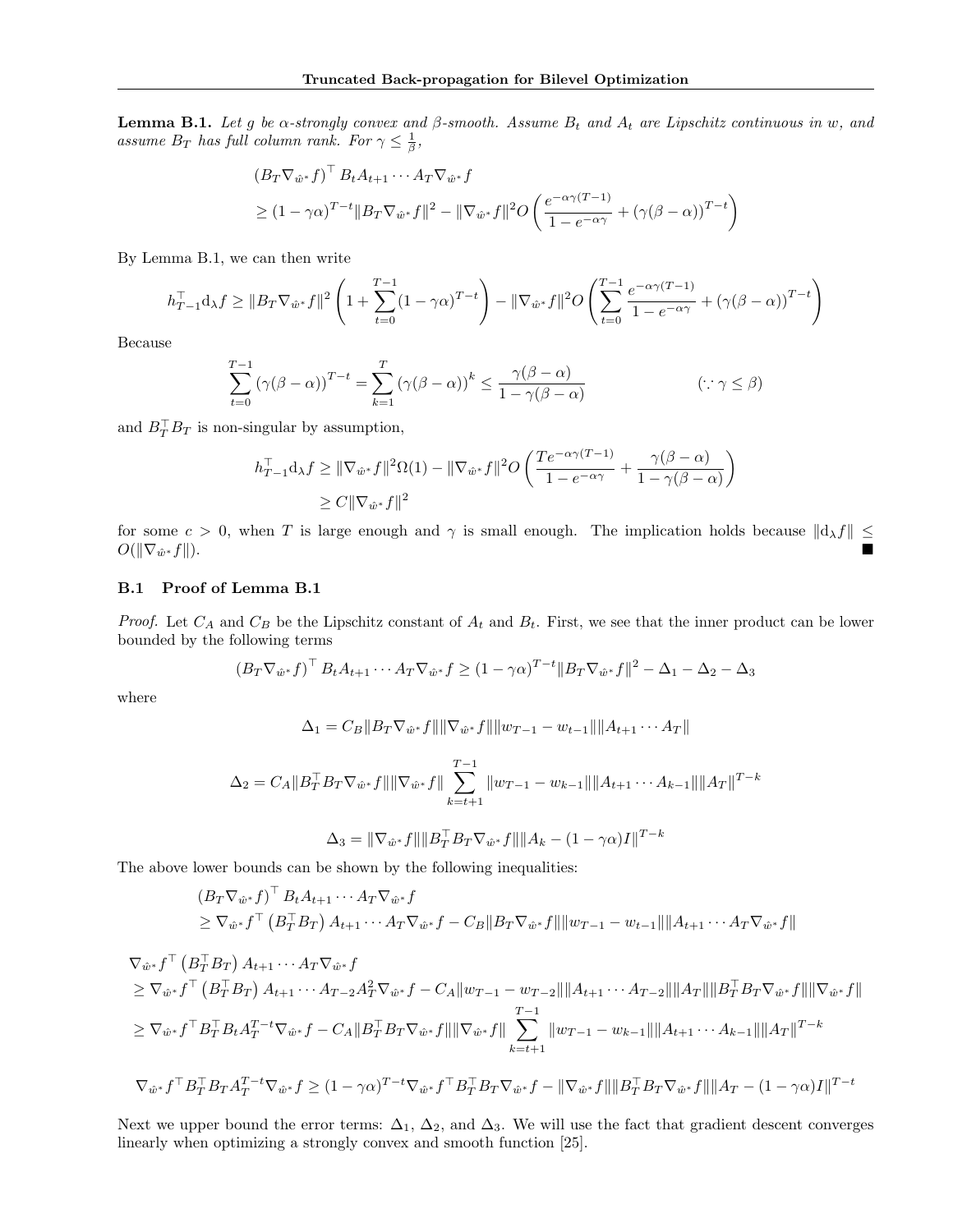**Lemma B.2.** Let  $w_0$  be the initial condition. Running gradient descent to optimize an  $\alpha$ -strongly convex and  $\beta$ -smooth function g, with step size  $0 < \gamma \leq \frac{1}{\beta}$ , generates a sequence  $\{w_t\}$  satisfying

$$
||w_t - w^*|| \le De^{-\alpha \gamma t}
$$
\n<sup>(13)</sup>

where  $D = ||w_0 - w^*||$  and  $w^* = \arg \min g(w)$ .

Lemma B.2 implies for  $T \ge t$ ,  $||w_T - w_t|| \le 2De^{-\alpha \gamma t}$ . Now we proceed to bound the errors  $\Delta_1$ ,  $\Delta_2$ , and  $\Delta_3$ .

Bound on  $\Delta_1$  Because

$$
||w_{T-1} - w_{t-1}|| ||A_{t+1} \cdots A_T|| \le 2De^{-\alpha \gamma(t-1)} (1 - \gamma \alpha)^{T-t}
$$
  

$$
\le 2De^{-\alpha \gamma(t-1)} e^{-\gamma \alpha (T-t)}
$$
  

$$
= 2De^{-\alpha \gamma (T-1)}
$$

we can upper bound  $\Delta_1$  by

$$
\Delta_1 = C_B ||B_T \nabla_{\hat{w}^*} f|| ||\nabla_{\hat{w}^*} f|| ||w_{T-1} - w_{t-1}|| ||A_{t+1} \cdots A_T||
$$
  
\n
$$
\leq ||B_T \nabla_{\hat{w}^*} f|| ||\nabla_{\hat{w}^*} f|| \times 2C_B De^{-\alpha \gamma (T-1)}
$$

**Bound on**  $\Delta_2$  Because

$$
\sum_{k=t+1}^{T-1} \|w_{T-1} - w_{k-1}\| \|A_{t+1} \cdots A_{k-1}\| \|A_T\|^{T-k} \le \sum_{k=t+1}^{T-1} 2De^{-\alpha\gamma(k-1)} (1 - \alpha\gamma)^{k-1-t+T-k}
$$
  

$$
\le 2D(1 - \alpha\gamma)^{T-t-1} \sum_{k=t+1}^{T-1} e^{-\alpha\gamma(k-1)}
$$
  

$$
\le 2D(1 - \alpha\gamma)^{T-t-1} e^{-\alpha\gamma t} \sum_{k=t+1}^{T-1} e^{-\alpha\gamma(k-t-1)}
$$
  

$$
\le 2De^{-\alpha\gamma(T-1)} \sum_{m=0}^{T-t} e^{-\alpha\gamma m}
$$
  

$$
\le \frac{2D}{1 - e^{-\alpha\gamma}} e^{-\alpha\gamma(T-1)}
$$

we can upper bound  $\Delta_2$  by

$$
\Delta_2 = C_A ||B_T^\top B_T \nabla_{\hat{w}^*} f|| ||\nabla_{\hat{w}^*} f|| \sum_{k=t+1}^{T-1} ||w_{T-1} - w_{k-1}|| ||A_{t+1} \cdots A_{k-1}|| ||A_T||^{T-k}
$$
  
=  $||B_T^\top B_T \nabla_{\hat{w}^*} f|| ||\nabla_{\hat{w}^*} f|| \times \frac{2C_A D}{1 - e^{-\alpha \gamma}} e^{-\alpha \gamma (T-1)}$ 

Bound on  $\Delta_3$  Because

$$
||A_k - (1 - \gamma \alpha)I|| = ||\gamma (\alpha I - \nabla_w^2 f(w_{k-1}))|| \le \gamma (\beta - \alpha)
$$

we can upper bound  $\Delta_3$  by

$$
\Delta_3 = \|\nabla_{\hat{w}^*} f\| \|B_T^\top B_T \nabla_{\hat{w}^*} f\| \|A_t - (1 - \gamma \alpha) I\|^{T-t} \le \|\nabla_{\hat{w}^*} f\| \|B_T^\top B_T \nabla_{\hat{w}^*} f\| \left(\gamma (\beta - \alpha)\right)^{T-t}
$$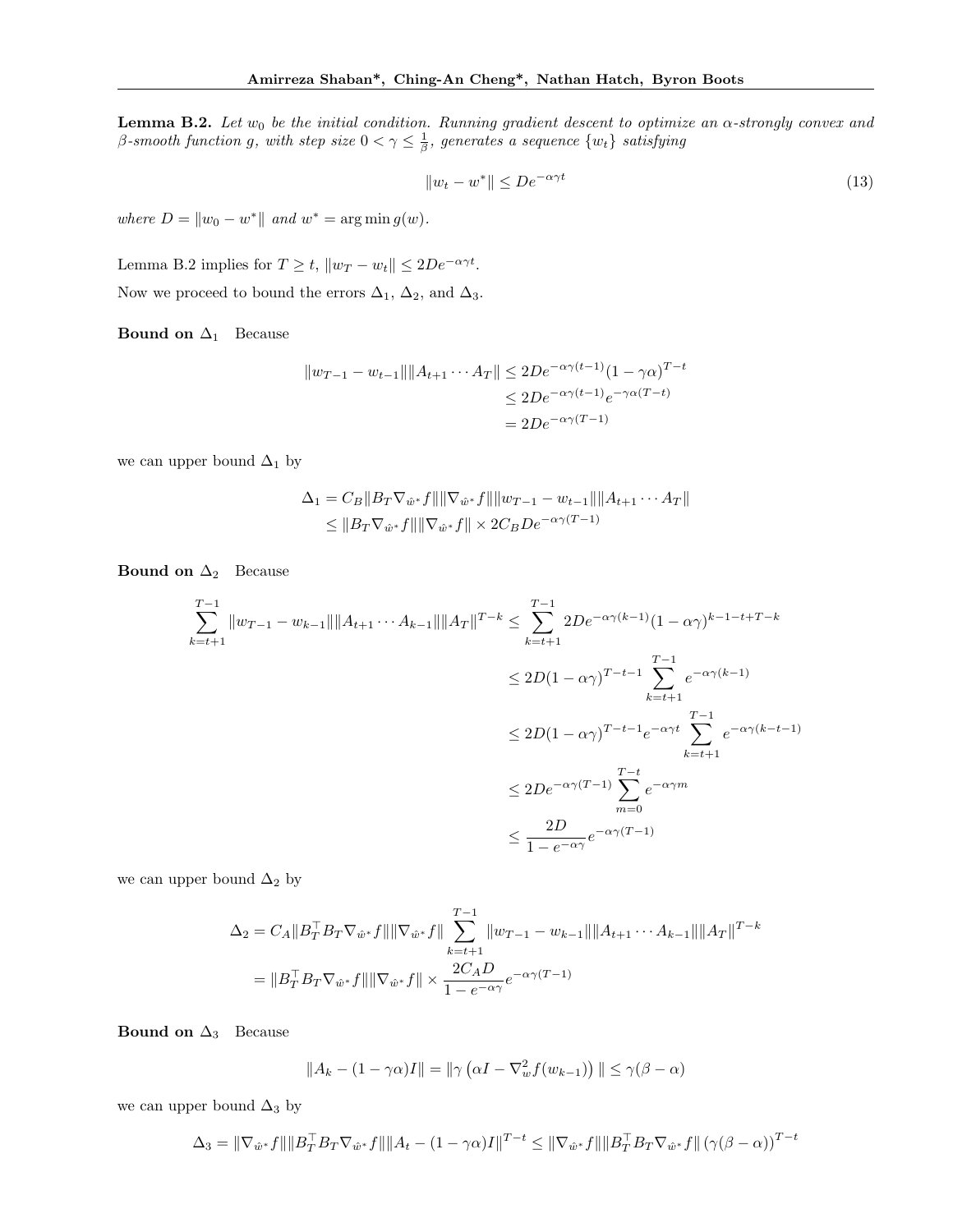Final Result Using the bounds on  $\Delta_1$ ,  $\Delta_2$ , and  $\Delta_3$ , we prove the final result.

$$
(B_T \nabla_{\hat{w}^*} f)^\top B_t A_{t+1} \cdots A_T \nabla_{\hat{w}^*} f
$$
  
\n
$$
\geq (1 - \gamma \alpha)^{T-t} \|B_T \nabla_{\hat{w}^*} f\|^2 - \Delta_1 - \Delta_2 - \Delta_3
$$
  
\n
$$
\geq (1 - \gamma \alpha)^{T-t} \|B_T \nabla_{\hat{w}^*} f\|^2 - \|\nabla_{\hat{w}^*} f\|^2 O\left(\frac{e^{-\alpha \gamma (T-1)}}{1 - e^{-\alpha \gamma}} + (\gamma (\beta - \alpha))^{T-t}\right)
$$

because  $B_T$  has full column rank and

$$
\Delta_1 + \Delta_2 + \Delta_3 \le ||\nabla_{\hat{w}^*} f||^2 \left( \frac{2C_A D}{1 - e^{-\alpha \gamma}} e^{-\alpha \gamma (T - 1)} + 2C_B D e^{-\alpha \gamma (T - 1)} + (\gamma (\beta - \alpha))^{T - k} \right)
$$
  
= 
$$
||\nabla_{\hat{w}^*} f||^2 \times O \left( \frac{e^{-\alpha \gamma (T - 1)}}{1 - e^{-\alpha \gamma}} + (\gamma (\beta - \alpha))^{T - t} \right)
$$

### C Proof of Theorem 3.3

**Theorem 3.3.** Suppose F is smooth and bounded below, and suppose there is  $\epsilon < \infty$  such that  $||h_{T-K} - d_{\lambda}f|| \leq \epsilon$ . Using  $h_{T-K}$  as a stochastic first-order oracle with a decaying step size  $\eta_{\tau} = O(1/\sqrt{\tau})$  to update  $\lambda$  with gradient descent, it follows after R iterations,

$$
\mathbb{E}\left[\sum_{\tau=1}^R \frac{\eta_\tau \|\nabla F(\lambda_\tau)\|^2}{\sum_{\tau=1}^R \eta_\tau}\right] \le \widetilde{O}\left(\epsilon + \frac{\epsilon^2 + 1}{\sqrt{R}}\right).
$$

That is, under the assumptions in Proposition 3.1, learning with  $h_{T-K}$  converges to an  $\epsilon$ -approximate stationary point, where  $\epsilon = O((1 - \gamma \alpha)^{-K}).$ 

Proof. The proof of this theorem is a standard proof of non-convex optimization with biased gradient estimates. Here we include it for completeness, as part of it will be used later in the proof of Theorem 3.4.

Let  $\lambda_{\tau}$  be the  $\tau$ th iterate. For short hand, we write  $d_{\lambda} f_{(\tau)} = d_{\lambda} f_{(\lambda_{\tau})}$ , and  $h_{T-K,(\tau)} = h_{T-K}(\lambda_{\tau})$ . Assume F is L-smooth and  $||d_{\lambda}f_{(\tau)}|| \leq G$  and  $||h_{T-K,(\tau)}|| \leq G$  almost surely for all  $\tau$ . Then by L-smoothness, it satisfies

$$
F(\lambda_{\tau+1}) \leq F(\lambda_{\tau}) + \langle \nabla F(\lambda_{\tau}), \lambda_{\tau+1} - \lambda_{\tau} \rangle + \frac{L}{2} ||\lambda_{\tau+1} - \lambda_{\tau}||^2.
$$

Let  $e_{\tau} = d_{\lambda} f_{(\tau)} - h_{T-K,(\tau)}$  be the error in the gradient estimate. Substitute the recursive update  $\lambda_{\tau+1}$  $\lambda_{\tau} - \eta_t h_{T-K,(\tau)}$  to the above inequality. Conditioned on  $\lambda_{\tau}$ , it satisfies

$$
\mathbb{E}_{|\lambda_{\tau}}[F(\lambda_{\tau+1})] \leq F(\lambda_{\tau}) + \mathbb{E}_{|\lambda_{\tau}}\left[-\eta_t \langle \nabla F(\lambda_{\tau}), h_{T-K,(\tau)} \rangle + \frac{L\eta_t^2}{2} \|h_{T-K,(\tau)}\|^2\right].
$$

Because

$$
-\mathbb{E}_{|\lambda_{\tau}}[\langle \nabla F(\lambda_{\tau}), h_{T-K,(\tau)} \rangle] = \mathbb{E}_{|\lambda_{\tau}}\left[ -\langle \nabla F(\lambda_{\tau}), \mathrm{d}_{\lambda} f_{(\tau)} \rangle + \langle \nabla F(\lambda_{\tau}), e_{\tau} \rangle \right] \le -\|\nabla F(\lambda_{\tau})\|^2 + G\|e_{\tau}\| \tag{14}
$$

and

$$
\frac{1}{2}||h_{T-K,(\tau)}||^2 = \frac{1}{2}||\mathrm{d}_\lambda f_{(\tau)}||^2 + \frac{1}{2}||e_\tau||^2 - \langle \mathrm{d}_\lambda f_{(\tau)}, h_{T-K,(\tau)} \rangle \le \frac{3G^2}{2} + \frac{1}{2}||e_\tau||^2
$$

we can upper bound  $\mathbb{E}_{|\lambda_{\tau}}[F(\lambda_{\tau+1})]$  as

$$
\mathbb{E}_{|\lambda_{\tau}}[F(\lambda_{\tau+1})] \leq F(\lambda_{\tau}) + \mathbb{E}_{|\lambda_{\tau}}\left[-\eta_{\tau}\|\nabla F(\lambda_{\tau})\|^{2} + \eta_{\tau}G\|e_{\tau}\| + L\eta_{\tau}^{2}\left(\frac{3G^{2}}{2} + \frac{1}{2}\|e_{\tau}\|^{2}\right)\right]
$$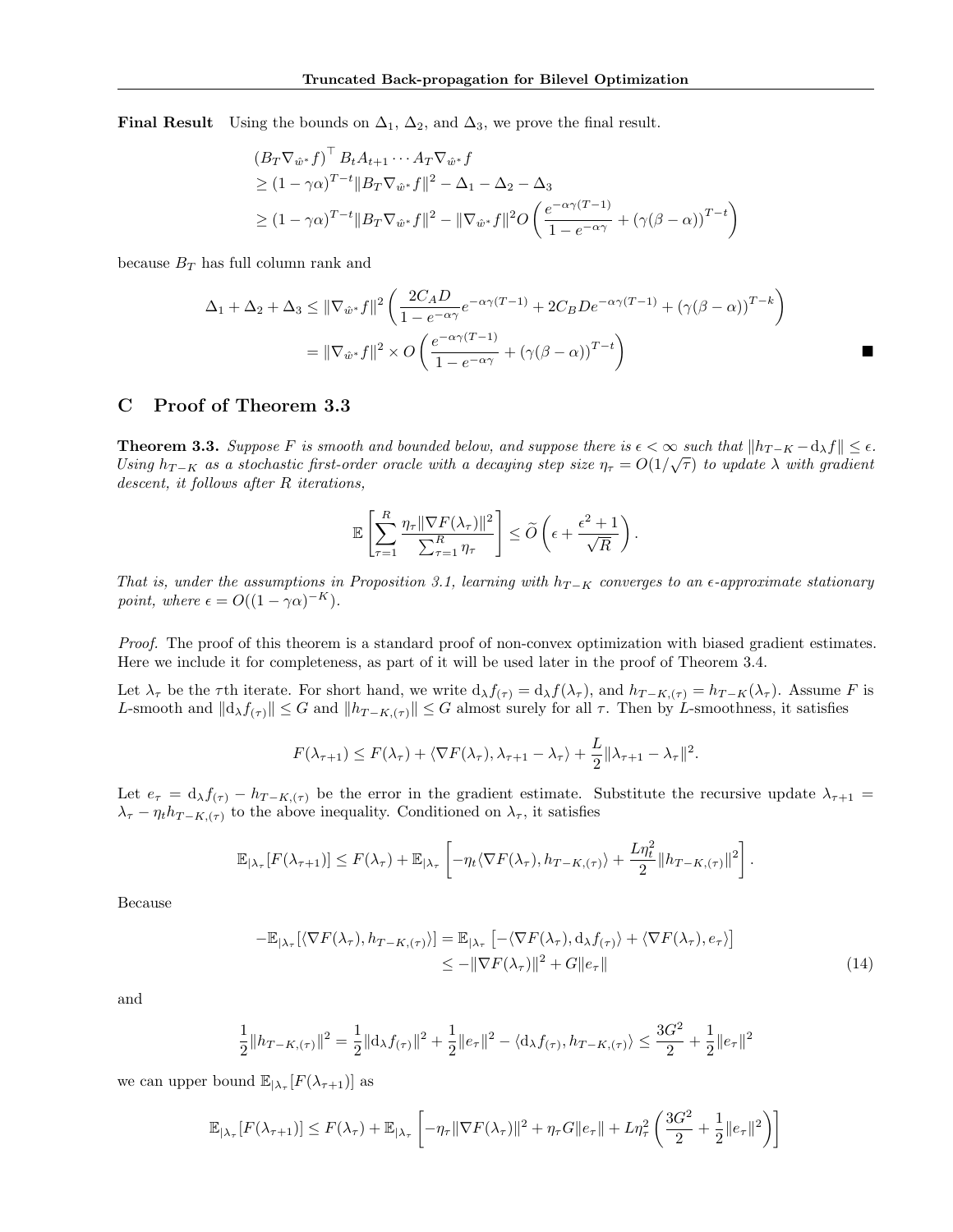Performing telescoping sum with the above inequality, we have

$$
\mathbb{E}\left[\sum_{\tau=1}^{R}\eta_{\tau}\|\nabla F(\lambda_{\tau})\|^{2}\right] \leq F(\lambda_{1}) + \mathbb{E}\left[\sum_{\tau=1}^{R}G\eta_{\tau}\|e_{\tau}\| + L\eta_{\tau}^{2}\left(\frac{3G^{2}}{2} + \frac{1}{2}\|e_{\tau}\|^{2}\right)\right]
$$

$$
\leq F(\lambda_{1}) + \sum_{\tau=1}^{R}\left(G\epsilon\eta_{\tau} + \frac{L(3G^{2} + \epsilon^{2})}{2}\eta_{\tau}^{2}\right)
$$

Dividing both sides by  $\sum_{\tau=1}^R \eta_{\tau}$  and using the facts that  $\eta_{\tau} = O(\frac{1}{\sqrt{\tau}})$  and that

$$
\frac{\sum_{\tau=1}^R\frac{1}{\tau}}{\sum_{\tau=1}^R\frac{1}{\sqrt{\tau}}}=O\left(\frac{\log R}{\sqrt{R}}\right)
$$

proves the theorem.

# D Proof of Theorem 3.4

Theorem 3.4. Under the assumptions in Proposition 3.1 and Theorem 3.3, if in addition

- 1. g is second-order continuously differentiable
- 2.  $B_t$  has full column rank around  $w_T$
- 3.  $\nabla_{\lambda} f^{\top}(\mathbf{d}_{\lambda} f + h_{T-K} \nabla_{\lambda} f) \geq \Omega(\|\nabla_{\lambda} f\|^2)$
- 4. the problem is deterministic (i.e.  $F = f$ )

then for all  $K \geq 1$ , with T large enough and  $\gamma$  small enough, the limit point is an exact stationary point, i.e.  $\lim_{\tau \to \infty} \|\nabla F(\lambda_\tau)\| = 0.$ 

*Proof.* First we consider the special case when S is deterministic. Let  $H \geq K$ . We decompose the full gradients into four parts

$$
\nabla F = \mathrm{d}_{\lambda} f = \nabla_{\lambda} f + q + r + e
$$

where

$$
q = \sum_{t=T-K+1}^{T} B_t A_{t+1} \cdots A_T \nabla_{\hat{w}^*} f
$$

$$
r = \sum_{t=T-H+1}^{T-K} B_t A_{t+1} \cdots A_T \nabla_{\hat{w}^*} f
$$

$$
e = \sum_{t=0}^{T-H} B_t A_{t+1} \cdots A_T \nabla_{\hat{w}^*} f
$$

We assume that  $w_t$  enters a locally strongly convex region for  $t \geq H$ . This implies, by Proposition 3.1, that  $||e|| \leq O(e^{-\alpha \gamma H} || \nabla_{\hat{w}^*} f ||).$ 

To prove the theorem, we first verify two conditions:

1. By Lemma 3.2, the assumption  $\nabla_{\lambda} f^{\top}(\mathrm{d}_{\lambda} f + h_{T-K} - \nabla_{\lambda} f) \ge \Omega(\|\nabla_{\lambda} f\|^2)$ , and  $||e|| \le O(e^{-\alpha \gamma H} \|\nabla_{\hat{w}^*} f\|)$ :

$$
d_{\lambda} f^{\top} h_{T-K} = (\nabla_{\lambda} f + q + r + e)^{\top} (\nabla_{\lambda} f + q)
$$
  
\n
$$
= ||\nabla_{\lambda} f||^{2} + \nabla_{\lambda} f^{\top} (q + e + r) + q^{\top} \nabla_{\lambda} f + q^{\top} (q + r) + q^{\top} e
$$
  
\n
$$
\geq \Omega(||\nabla_{\lambda} f||^{2}) + q^{\top} (q + r) + q^{\top} e
$$
  
\n
$$
\geq \Omega(||\nabla_{\lambda} f||^{2}) + \Omega(||\nabla_{\hat{w}^{*}} f||^{2}) + q^{\top} e
$$
  
\n
$$
\geq \Omega(||\nabla_{\lambda} f||^{2}) + \Omega(||\nabla_{\hat{w}^{*}} f||^{2}) - O(e^{-\alpha \gamma H} ||\nabla_{\hat{w}^{*}} f||^{2})
$$
  
\n
$$
= (1.88 \text{sumption})
$$
  
\n(1000)  
\n(1100)  
\n(1100)  
\n(1200)  
\n(1200)  
\n(1200)  
\n(1200)  
\n(1200)  
\n(1200)  
\n(1200)  
\n(1200)  
\n(1200)  
\n(1200)  
\n(1200)  
\n(1200)  
\n(1200)  
\n(1200)  
\n(1200)  
\n(1200)  
\n(1200)  
\n(1200)  
\n(1200)  
\n(1200)  
\n(1200)  
\n(1200)  
\n(1200)  
\n(1200)  
\n(1200)  
\n(1200)  
\n(1200)  
\n(1200)  
\n(1200)  
\n(1200)  
\n(1200)  
\n(1200)  
\n(1200)  
\n(1200)  
\n(1200)  
\n(1200)  
\n(1200)  
\n(1200)  
\n(1200)  
\n(1200)  
\n(1200)  
\n(1200)  
\n(1200)  
\n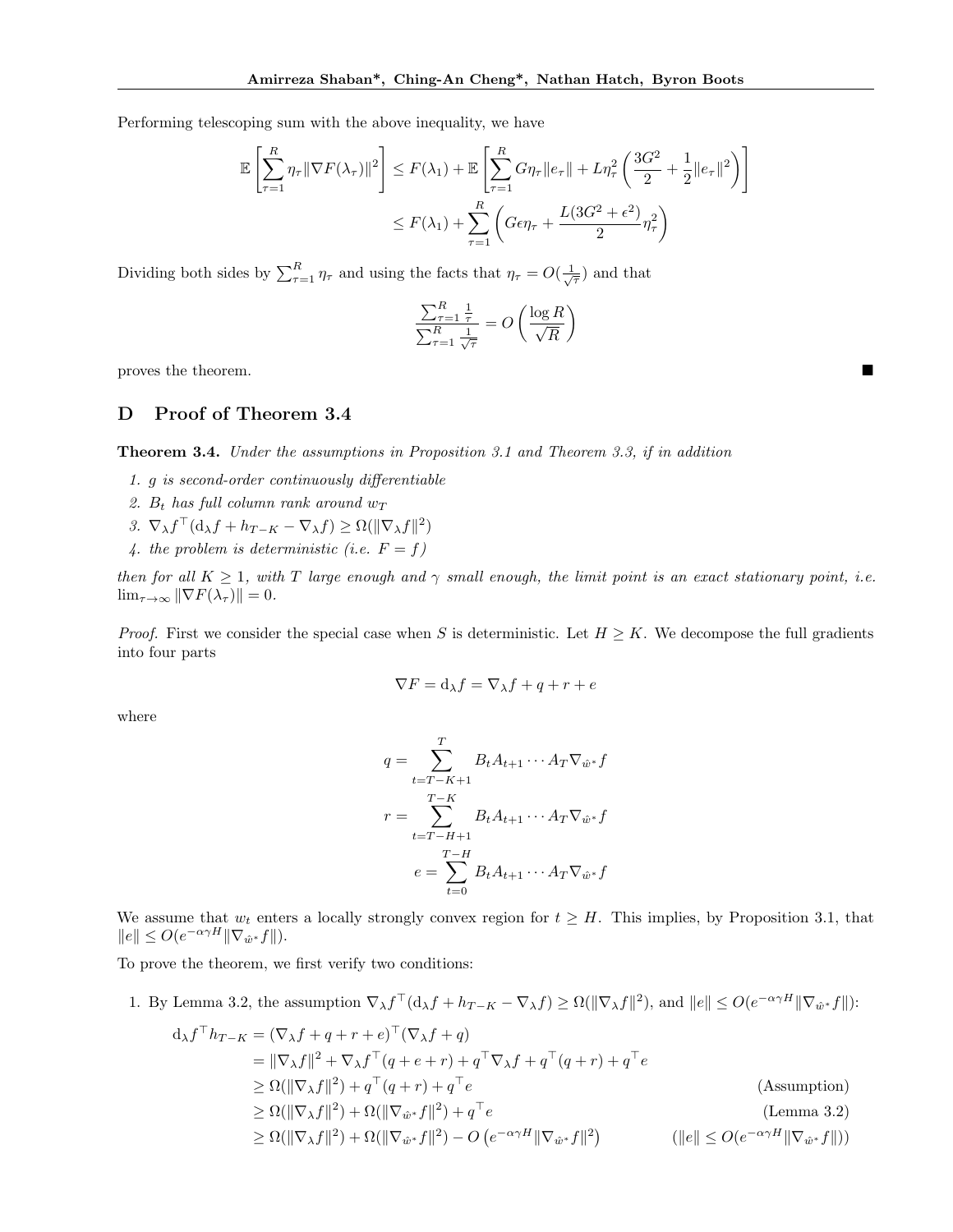where we note

$$
d_{\lambda}f + h_{T-K} - \nabla_{\lambda}f = \nabla_{\lambda}f + q + r + e + \nabla_{\lambda}f + q - \nabla_{\lambda}f
$$
  
=  $\nabla_{\lambda}f + q + r + e + q$ 

Therefore, for  $H$  large enough, it holds that

$$
\mathrm{d}_{\lambda} f^{\top} h_{T-K} \ge \Omega(\|\nabla_{\lambda} f\|^2 + \|\nabla_{\hat{w}^*} f\|^2) \tag{15}
$$

2. By definition of  $h_{T-K} = \nabla_{\lambda} f + q$ , it holds that

$$
||h_{T-K}||^2 \le 2||\nabla_\lambda f||^2 + 2||q||^2 \le O(||\nabla_\lambda f||^2 + ||\nabla_{\hat{w}^*} f||^2)
$$
\n(16)

Next, we prove a lemma

Lemma D.1. Let f be a lower-bound and L-smooth function. Consider the iterative update rule

$$
x_{t+1} = x_t - \eta g_t
$$

where  $g_t$  satisfies  $g_t^{\top} \nabla f(x_t) \geq c_1 h_t^2$  and  $||g_t||^2 \leq c_2 h_t^2$ , for some constant  $c_1, c_2 > 0$  and scalar  $h_t$ . Suppose f is lower-bounded and  $\eta$  is chosen such that  $\left(-c_1\eta + \frac{Lc_2\eta^2}{2}\right)$  $\left(\frac{2\eta^2}{2}\right) \leq 0$ . Then  $\lim_{t \to \infty} h_t = 0$ .

Proof. By L-smoothness,

$$
f(x_{t+1}) - f(x_t) \le \nabla f(x_t)^\top (x_{t+1} - x_t) + \frac{L}{2} ||x_{t+1} - x_t||^2
$$
  
=  $-\eta \nabla f(x_t)^\top g_t + \frac{L\eta^2}{2} ||g_t||^2$   
 $\le \left( -c_1 \eta + \frac{Lc_2 \eta^2}{2} \right) h_t^2$ 

By telescoping sum, we can show  $\sum_{t=0}^{\infty} \left( c \eta - \frac{L_{\eta}^{2}}{2} \right) h_{t}^{2} < \infty$ , which implies  $\lim_{t \to \infty} h_{t} = 0$ .

Finally, we prove the main theorem by applying Lemma D.1. Consider a deterministic problem. Take  $h_t^2 =$  $\|\nabla_{\lambda} f(\lambda_t)\|^2 + \|\nabla_{\hat{w}^*} f(\lambda_t)\|^2$ . Because of (15) and (16), by Lemma D.1, it satisfies that

$$
\lim_{t \to \infty} h_t = \lim_{t \to \infty} \|\nabla_{\lambda} f(\lambda_t)\|^2 + \|\nabla_{\hat{w}^*} f(\lambda_t)\|^2 = 0
$$

As  $\|\mathrm{d}\lambda f\| \leq O(\|\nabla_\lambda f\| + \|\nabla_{\hat{w}^*} f\|)$ , it shows  $\|\mathrm{d}\lambda f\|$  converges to zero in the limit.

 $\blacksquare$ 

# E Proof of Theorem 3.5

**Theorem 3.5.** There is a problem, satisfying all but assumption 3 in Theorem 3.4, such that optimizing  $\lambda$  with  $h_{T-K}$  does not converge to a stationary point.

Proof. We prove the non-convergence using the following strategy. First we show that, when assumption 3 in Theorem 3.4, i.e.

$$
\nabla_{\lambda} f^{\top} (\mathbf{d}_{\lambda} f + h_{T-K} - \nabla_{\lambda} f) \ge \Omega(\|\nabla_{\lambda} f\|^2)
$$
\n(17)

does not hold, there is some problem such that  $h_{T-k} \neq 0$  for all stationary points (i.e.  $\lambda$  such that  $d_{\lambda} f = 0$ ). Then we show that, for such a problem, optimizing  $\lambda$  with  $h_{T-k}$  cannot converge to any of the stationary points.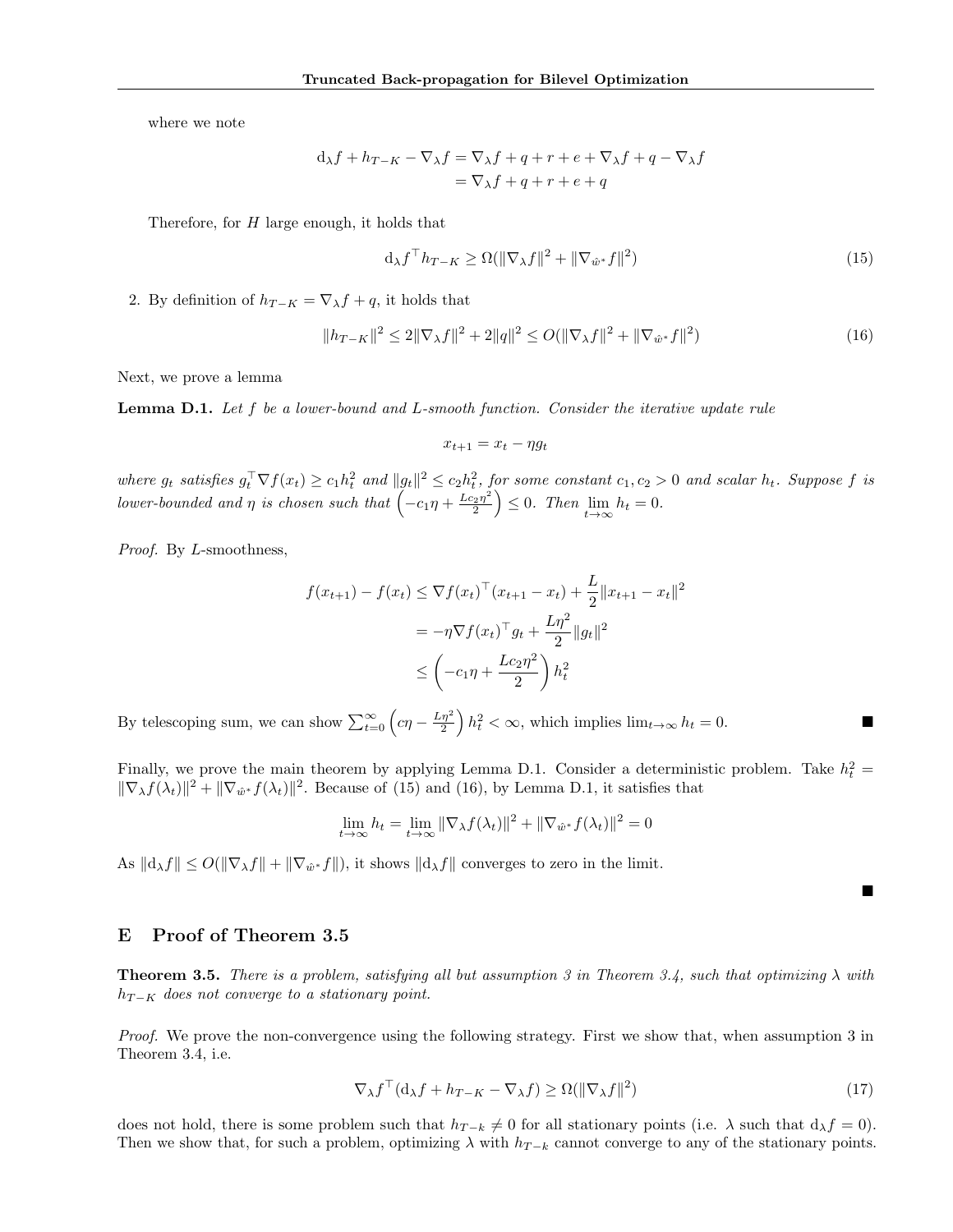Counter example To construct the counterexample, we consider a scalar deterministic bilevel optimization problem of the form

$$
\min_{\lambda} \frac{1}{2} (\hat{w}^*)^2 + \phi(\lambda)
$$
  
s.t.  $\hat{w}^* \approx w^* \in \arg\min_{w} \frac{1}{2} (w - \lambda)^2$  (18)

in which  $\phi$  is some perturbation function that we will later define, and  $\hat{w}^*$  is computed by performing  $T > 1$  steps of gradient descent in the lower-level optimization problem with some constant initial condition  $w_0$  and constant step size  $0 < \gamma < 1$ , i.e.

$$
\hat{w}^* = w_T, \qquad w_{t+1} = w_t - \gamma(w_t - \lambda)
$$

We can observe this problem satisfies *almost* all the assumptions in Theorem 3.4:

- 1. The lower-level objective q is smooth and strongly convex. (Proposition 3.1)
- 2. The upper-level objective  $F$  is smooth. (Theorem 3.3)
- 3. The lower-level objective g is second-order continuously differentiable (assumption 1 in Theorem 3.4)
- 4. The Jacobian if full rank, i.e.  $B_t = \gamma > 0$  (assumption 2 in Theorem 3.4)
- 5. The upper-level objective function is deterministic, i.e.  $F = f$  (assumption 4 in Theorem 3.4)

But we will show that properly setting  $\phi$  can break the non-interfering assumption in (17) (i.e. assumption 3 in Theorem 3.4) and then creates a problem such that optimizing  $\lambda$  with K-RMD does not converge to an exact stationary point.

We follow the two-step strategy mentioned above.

**Step 1: Non-vanishing approximate gradient** Without loss of generality, let us consider optimizing  $\lambda$  with 1-RMD. In this case we can write the approximate and the exact gradients in closed form as

$$
h_{T-1} = \nabla \phi + w^* \gamma, \qquad d_{\lambda} f = \nabla \phi + w^* \gamma \sum_{t=0}^{T} (1 - \gamma)^{T-t}
$$
(19)

which are given by (5) and (8). We will show that by properly choosing  $\phi$ , we can define  $f(\lambda) = \frac{1}{2}(\hat{w}^*)^2 + \phi(\lambda)$ such that, at any of the stationary points of  $f$ , the approximate gradient of 1-RMD does not vanish. That is, we show when  $d_{\lambda} f = 0$ ,  $h_{T-1} \neq 0$ .

Before proceeding, let us define  $u = w^* \gamma$  and  $v = w^* \gamma \sum_{t=0}^T (1-\gamma)^{T-t}$  for convenience. To show how to construct  $\phi$ , let us consider the stationary points in the case<sup>9</sup> when  $\phi = 0$ . Let  $P_0$  denote the set of these stationary points, i.e.  $P_0 = \{\lambda : v = 0\}$ . Since f is smooth and lower-bounded, we know that  $P_0$  is non-empty, and from the construction of our counterexample we know that  $P_0$  contains exactly the  $\lambda$ s such that  $w^* = 0$ .

This implies that for  $\lambda \in \mathbb{R} \backslash P_0$ , it satisfies  $w^* \neq 0$  and therefore

$$
uv = (w^*\gamma)^2 \sum_{t=0}^{T} (1-\gamma)^{T-t} > 0
$$
\n(20)

We use this fact to pick an adversarial  $\phi$ . Consider any smooth, lower-bounded  $\phi$  whose stationary points are not in  $P_0$ , e.g.  $\phi(\lambda) = \frac{1}{2}(\lambda - \lambda_0)^2$  and  $\lambda_0 \notin P_0$ . Then  $f(\lambda) = \frac{1}{2}(\hat{w}^*)^2 + \phi(\lambda)$  has a non-empty set of stationary points

<sup>&</sup>lt;sup>9</sup>Note in this special case, assumption 3 in Theorem 3.4 holds trivially when  $\phi(\lambda) = 0$  (i.e.  $\nabla_{\lambda} f = 0$ ) and optimizing  $\lambda$ with K-RMD converges to an exact stationary point.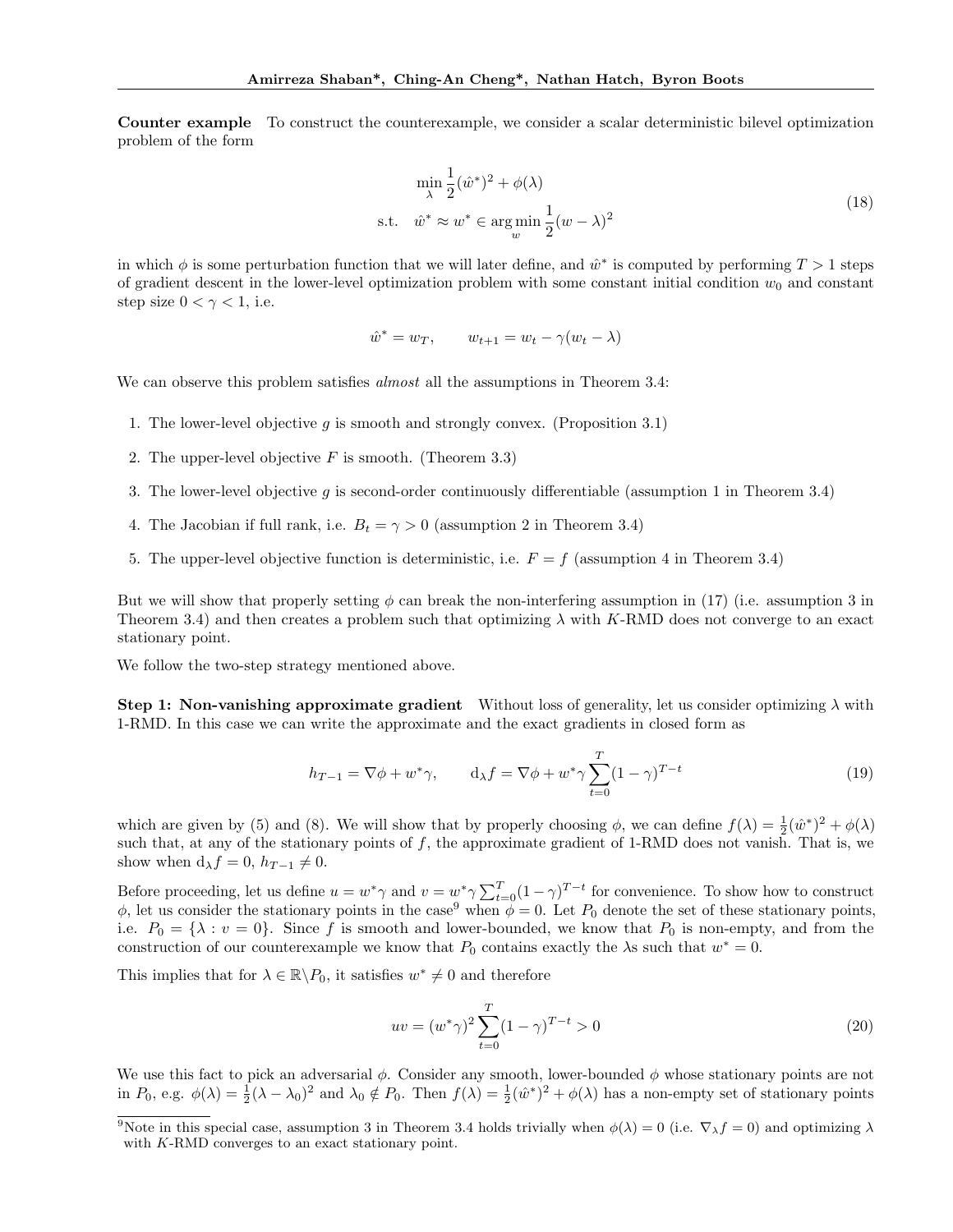$P_{\phi}$  such that  $P_{\phi} \cap P_0 = \emptyset$ . We see that, for such  $\phi$ , the non-interfering assumption (assumption 3 in Theorem 3.4) is violated in  $P_{\phi}$ :

$$
\nabla_{\lambda} f^{\top} (\mathbf{d}_{\lambda} f + h_{T-1} - \nabla_{\lambda} f) = \nabla_{\lambda} f^{\top} (\nabla_{\lambda} f + u - \nabla_{\lambda} f) \qquad \therefore \mathbf{d}_{\lambda} f = 0 \text{ and } h_{T-1} = \nabla_{\lambda} f + u
$$
  
\n
$$
= \nabla_{\lambda} \phi^{\top} u \qquad \qquad \therefore 0 = \mathbf{d}_{\lambda} f = \nabla_{\lambda} \phi + v
$$
  
\n
$$
< 0 \qquad \qquad \therefore (20) \text{ and } P_{\phi} \cap P_{0} = \emptyset
$$
  
\n
$$
< (\nabla_{\lambda} \phi)^{2} \qquad \qquad \therefore v > 0 \text{ for } \lambda \in P_{\phi}
$$

And we show for any  $\lambda \in P_{\phi}$  it holds that  $h_{T-1} \neq 0$ . This can be seen from the definition

$$
h_{T-1} = \nabla \phi + u = \mathrm{d}\lambda f + u - v = u - v \neq 0
$$

where the last inequality is because  $w^* \neq 0$  for  $\lambda \in P_{\phi}$ .

Step 2: Non-convergence to any stationary point We have shown that there is a problem which satisfies all the assumptions but assumption 3 of Theorem 3.4, and at any of its stationary points (i.e. when  $d_{\lambda} f = 0$ ) we have  $h_{T-K} \neq 0$ . Now we show this property implies failure to converge to the stationary points for the general problems considered in Theorem 3.5 (i.e. we do not rely on the form made in Step 1 anymore).

We prove this by contradiction. Let  $\lambda^*$  be one of the stationary points. We choose  $\delta_0 > 0$  such that, for some  $\epsilon > 0$ ,  $||h_{T-K}|| > \epsilon/\gamma$  for all  $\lambda$  inside the neighborhood  $\{\lambda : ||\lambda - \lambda^*|| < \frac{\delta_0}{2}\}$ , where we recall  $\gamma$  is the step size of the lower-level optimization problem. A non-zero  $\delta_0$  exists because  $h_{T-1}$  is continuous by our assumption and  $h_{T-K} \neq 0$  at  $\lambda^*$ .

We are ready to show the contradiction. Let  $\delta = \min\{\delta_0, \epsilon\}$ . Suppose there is a sequence  $\{\lambda_\tau\}$  that converges to the stationary point  $\lambda^*$ . This means that there is  $0 < M < \infty$  such that,  $\forall \tau \geq M$ ,  $\|\lambda_{\tau} - \lambda^*\| < \frac{\delta}{2}$ , which implies that  $\forall \tau \geq M, \|\lambda_{\tau+1} - \lambda_{\tau}\| < \delta$ . However, by our choice of  $\delta_0, \|\lambda_{\tau+1} - \lambda_{\tau}\| = \gamma \|h_{T-K}\| > \epsilon \geq \delta$ , leading to a contradiction.

Thus, no sequence  $\{\lambda_{\tau}\}\$ converges to any of the stationary points. This concludes our proof.

### F Proof of Proposition 3.6

**Proposition 3.6.** Under the assumptions in Proposition 3.1, suppose  $w_t$  converges to a stationary point  $w^*$ . Let  $A_{\infty} = \lim_{t \to \infty} A_t$  and  $B_{\infty} = \lim_{t \to \infty} B_t$ . For  $\gamma < \frac{1}{\beta}$ , it satisfies that

$$
-\nabla_{\lambda,w} g \nabla_{w,w}^{-1} g = B_{\infty} \sum_{k=0}^{\infty} A_{\infty}^k
$$
\n(12)

*Proof.* Recall our shorthand that  $\nabla_{\lambda,w} g$  and  $\nabla_{w,w} g$  are evaluated at  $(w^*,\lambda)$ . In the limit, it holds that

$$
\lim_{t} A_{t} = \lim_{t} \nabla_{w} \Xi_{t}(w_{t-1}, \lambda) = \nabla_{w}(w^{*} - \gamma \nabla_{w} g(w^{*}, \lambda)) = I - \gamma \nabla_{w,w} g =: A_{\infty}
$$
  

$$
\lim_{t} B_{t} = \lim_{t} \nabla_{\lambda} \Xi_{t}(w_{t-1}, \lambda) = \nabla_{\lambda}(w^{*} - \gamma \nabla_{w} g(w^{*}, \lambda)) = -\gamma \nabla_{\lambda, w} g =: B_{\infty}
$$

To prove the equality (12), we use Lemma (F.1).

**Lemma F.1.** [32] For a matrix A with  $||A|| < 1$ , it satisfies that

$$
(I - A)^{-1} = \sum_{k=0}^{\infty} A^k
$$

Since  $\gamma \leq \frac{1}{\beta}$ , we have  $\gamma \alpha I \leq \gamma \nabla_{w,w} g \leq I$ , so  $||I - \gamma \nabla_{w,w} g|| < 1$ . By Lemma F.1,

$$
\nabla_{w,w}^{-1} g = \gamma (I - I + \gamma \nabla_{w,w} g)^{-1} = \gamma \sum_{k=0}^{\infty} (I - \gamma \nabla_{w,w} g)^k = \gamma \sum_{k=0}^{\infty} A_{\infty}^k
$$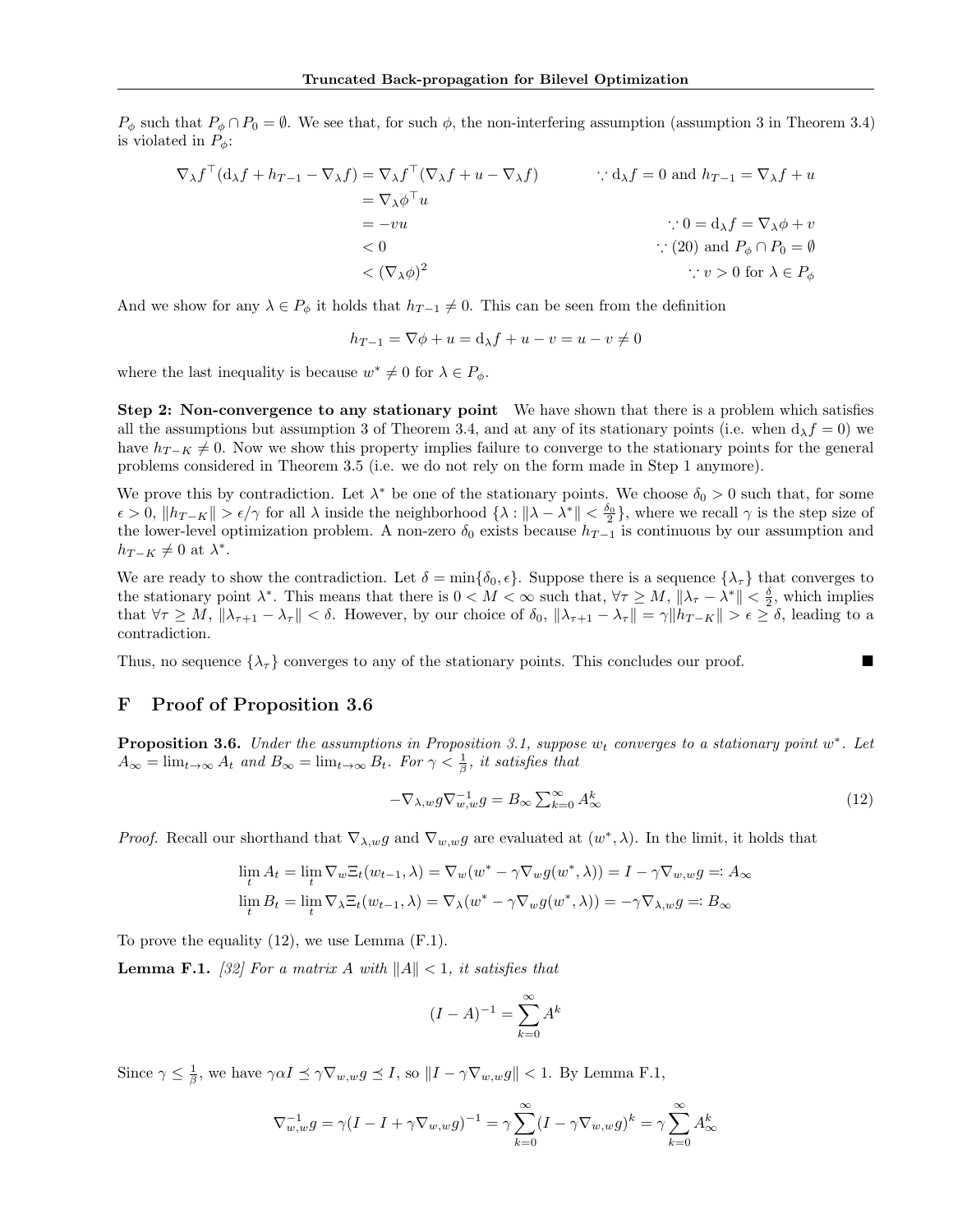

Therefore,

$$
-\nabla_{\lambda,w} g \nabla_{w,w}^{-1} g = (-\gamma \nabla_{\lambda,w} g) \left(\frac{1}{\gamma} \nabla_{w,w}^{-1} g\right) = B_\infty \sum_{k=0}^\infty A_\infty^k
$$

■

### G Detailed experimental setup

In this appendix, we provide more details about the settings we used in each experiment. We use Adam [33] to optimize the upper-level objective and vanilla gradient descent for the lower objective. We denote by  $\hat{w}^*$  the results of running T steps of gradient descent with step size  $\gamma$ .

### G.1 Data hypercleaning

In this appendix, we provide more details about the data hypercleaning experiment on MNIST from Section 4.2.1.

Both the training and the validation sets consist of 5000 class-balanced examples from the MNIST dataset. The test set consists of the remaining examples. For each training example, with probability  $\frac{1}{2}$ , we replaced the label with a uniformly random one.

For various K, we performed K-RMD for 1000 hyperiterations. Like in the toy experiment (Section 4.1) we adjusted the initial meta-learning rate  $\eta_0$  for each K so that the norm of the initial update was roughly the same for each K.

We asserted earlier that the reported F1 scores are not sensitive to our choice of threshold  $\lambda_i < -3$ . To validate this assertion, we repeated the experiment for various thresholds. F1 scores are reported in the table below.

We only ran these experiments for 150 hyperiterations, because the F1 score has essentially converged by that point. Indeed, the plot below shows identification of corrupted labels for  $K = 1$ , with cutoff  $\lambda_i < -4$ . The X axis is in units of 1000 hyperiterations. We see that 1-RMD rapidly identifies most of the mislabeled examples, with a few false positives.

#### G.2 Task interaction

We use  $T = 100$  iterations of gradient descent with learning rate 0.1 in the lower objective which yields  $\hat{w}_S^*$ . To ensure that C is symmetric, and that  $C_{ij}$  and  $\rho$  are nonnegative, we re-parametrize them as  $\rho = \text{softplus}(\nu)$  and